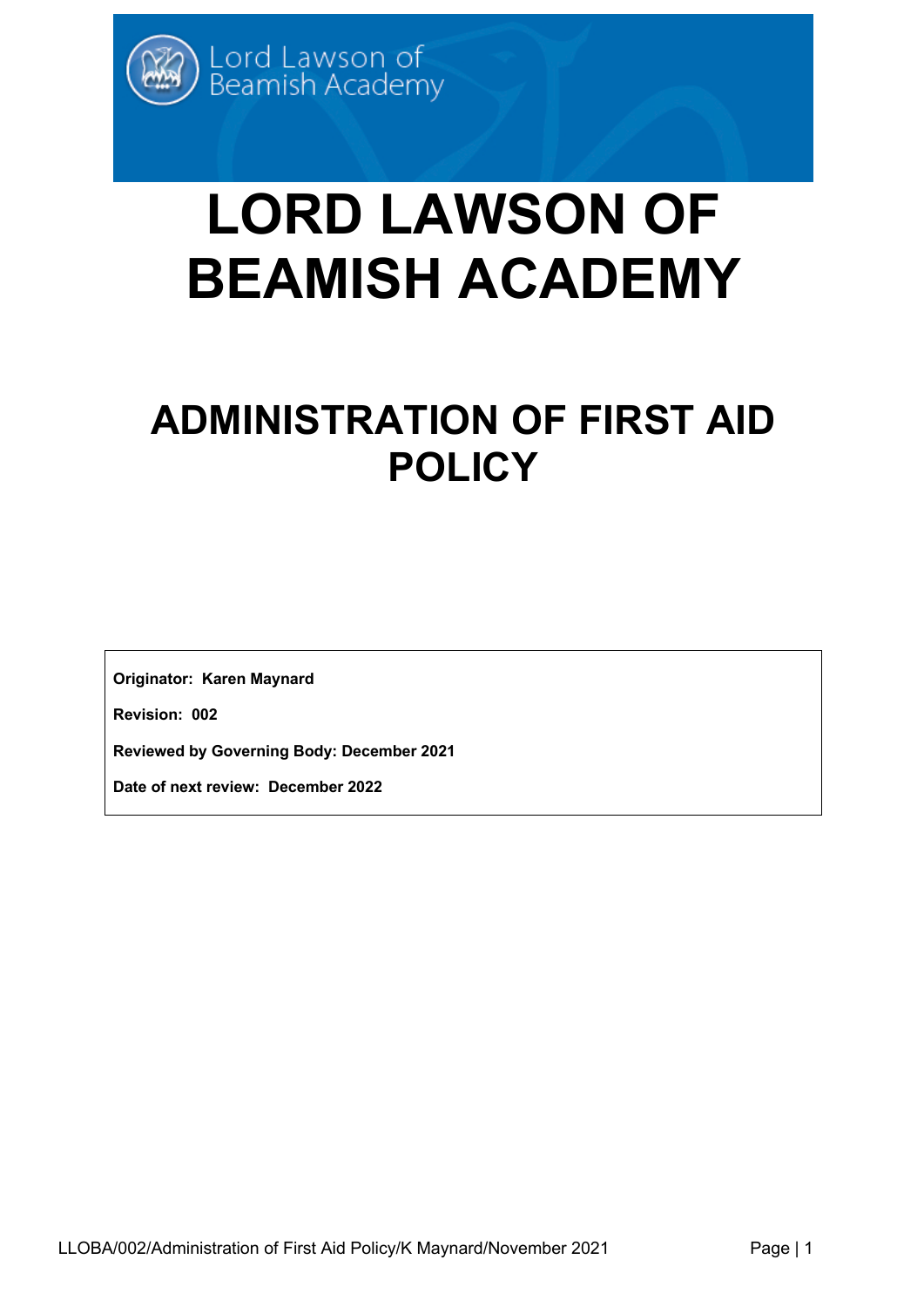

#### INDEX

| Purpose of the Policy<br><b>First Aiders</b><br>Communication<br><b>First Aid Boxes</b><br><b>Travelling First Aid Boxes</b> |                                                                                     | Page No.<br>(3) |
|------------------------------------------------------------------------------------------------------------------------------|-------------------------------------------------------------------------------------|-----------------|
| <b>First Aid Unit</b><br><b>First Aid Inspection</b><br>COVID-19                                                             | Public Health 0 - 19 Services                                                       | (4)             |
|                                                                                                                              | The Administration of Medicines by Academy Staff                                    | (5, 6)          |
|                                                                                                                              | <b>Emergency and Non-emergency Procedures</b>                                       | $(6 - 8)$       |
| <b>Guidance Notes for Staff</b>                                                                                              |                                                                                     | $(8 - 14)$      |
| <b>APPENDIX</b>                                                                                                              |                                                                                     |                 |
|                                                                                                                              | Appendix 1: Administration of medicines information sheet<br>for parents            | (15)            |
|                                                                                                                              | Appendix 2: Staff with first aid qualifications and location of<br>first aid boxes  | (16)            |
|                                                                                                                              | Appendix 3: Use of medication in the academy<br>Emergency contact information       | (17)<br>(18)    |
|                                                                                                                              | Appendix 4: Asthma care plan and consent form                                       | (19)            |
|                                                                                                                              | Appendix 5: Consent form – use of AAI<br>Allery/anaphylaxis action plan             | (20)<br>(21)    |
|                                                                                                                              | Appendix 6: Parental request for paracetamol to be administered<br>by academy staff | (22)            |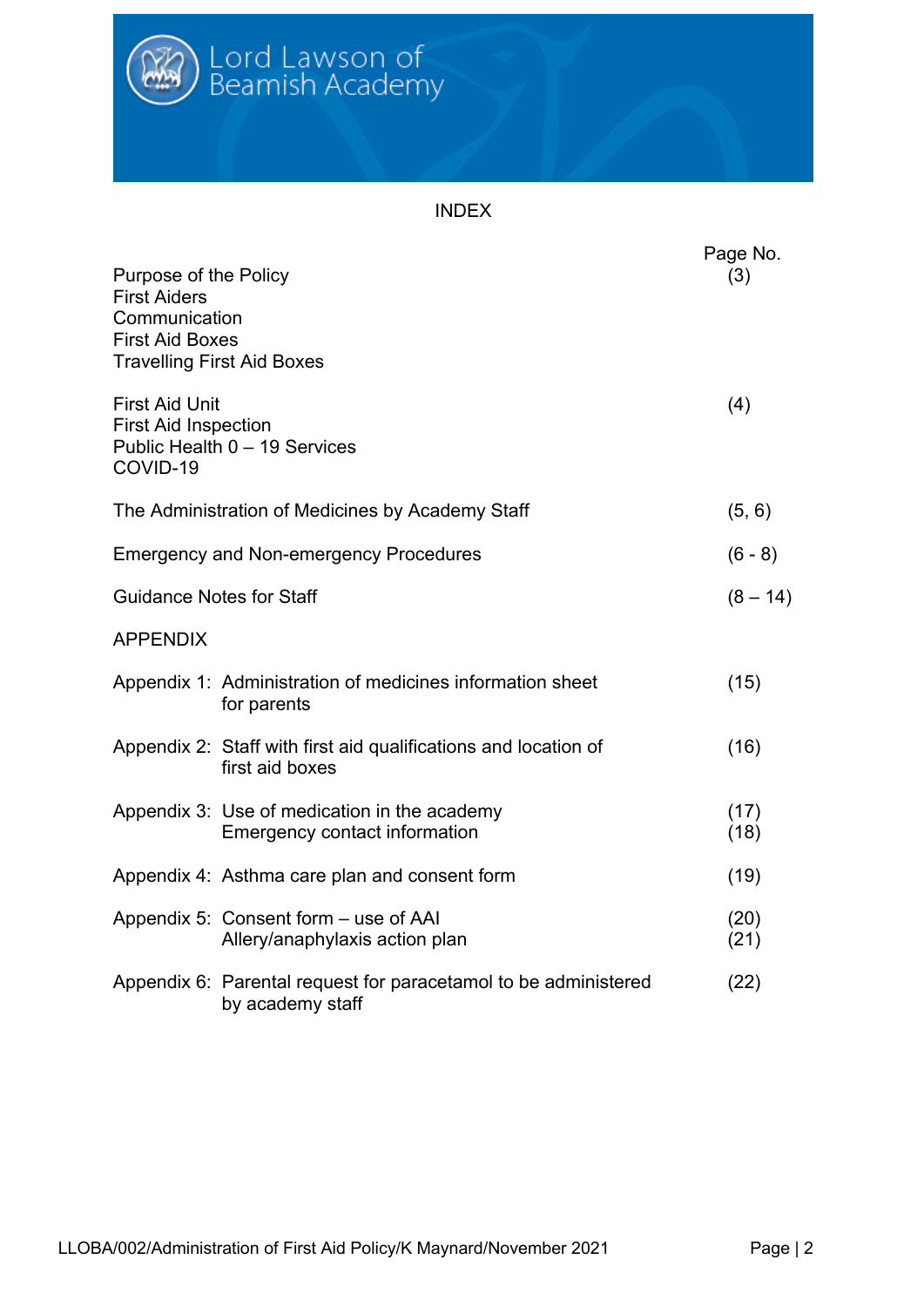

#### **Purpose of the Policy**

Lord Lawson of Beamish Academy recognises its responsibility to provide first-aid to all students, staff and visitors while on site and also the need to provide access to adequate facilities and materials at all times during the working day. The Academy will also ensure, in consultation with parents/carers, that prescribed medication is given safely. Our on-site First Aid Unit plays an important role in monitoring and dealing with any first-aid matters including the administration of medication.

#### **First Aiders**

The Academy identifies the need to have trained first aiders in suitable locations to enable first aid to be administered.

#### **Communication**

The official list of first aiders is available in the First Aid Unit. An authorised first aider (not a nurse or any other medical or counselling professional) is located in the First Aid Unit from 08:30 until 15:30. This member of staff is the first contact for any incident. If a first aider is required, reception or staff in the First Aid Unit should be informed immediately, who in turn will contact a qualified person and send them to the appropriate location.

The Principal or a member of SLT must be informed immediately if a student or member of staff requires an ambulance or hospital attention.

If a student requires hospital attention, parents will be contacted and asked to come to the Academy to accompany them in the ambulance. If this is not possible they will be asked to meet their child at the hospital. If the student needs to travel by ambulance and the parent/carer is not able to do this, they will be accompanied by a member of staff with pastoral responsibility. The member of staff will stay with the student until the parent/carer arrives.

#### **First Aid Boxes**

All first aid boxes can be found in strategic places around the Academy. There is a list in the First Aid Unit of these locations **(see appendix 1).** The contents of each first aid kit are listed in the box. Back-up of supplies of first aid equipment are obtained from the First Aid Unit. If an item is used it should be replace immediately. In addition, the First Aid Unit will ensure that each box is checked termly.

#### **Travelling First Aid Boxes**

There is a first aid box in the Academy minibus and boxes are available from the First Aid Unit to take to outdoor activities/events. There is a contents list with each box. Any items used should be replaced immediately on returning from the trip. All boxes issued from the First Aid Unit will be checked when issued and returned.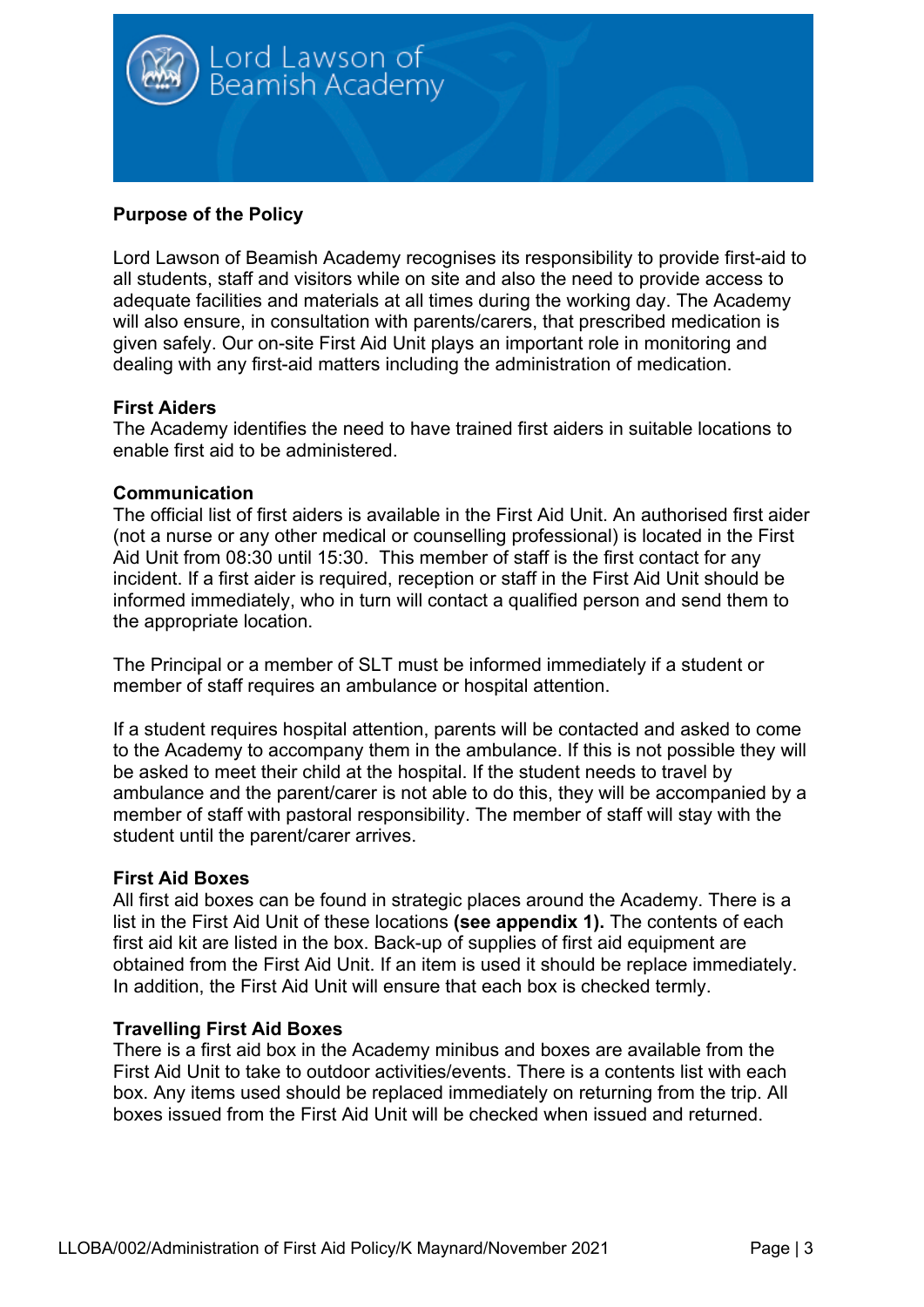

#### **First Aid Unit**

The unit is located on the first floor at the East end of the building. It can be contacted on extension 231 (0191 4334044). The unit is open to both staff and students for first aid, medical conditions and prescribed medication.

#### **Records**

- 1. **Students**: After administering first aid the First Aid Unit should ensure that the incident is recorded on the student profile on Bromcom under 'Medical Events' on the 'Health Background' tab.
- 2. **Staff/Visitors**: After administering first aid the First Aid Unit should ensure that the incident is recorded in the accident book held in the First Aid Unit office

#### **First Aid Inspection**

A review of staffing, procedures and first aid boxes is undertaken yearly by the Supported Learning Manager in consultation with the Assistant Principal.

#### **Public Health 0 – 19 Services**

Gateshead Civic Centre Regent Street **Gateshead** NE8 1HH

03000 031918

#### **COVID-19**

In response to the current pandemic Lord Lawson will follow the guidelines as set out in the Academy risk assessment (updated October 2021) the full copy of which can be found on the Academy website.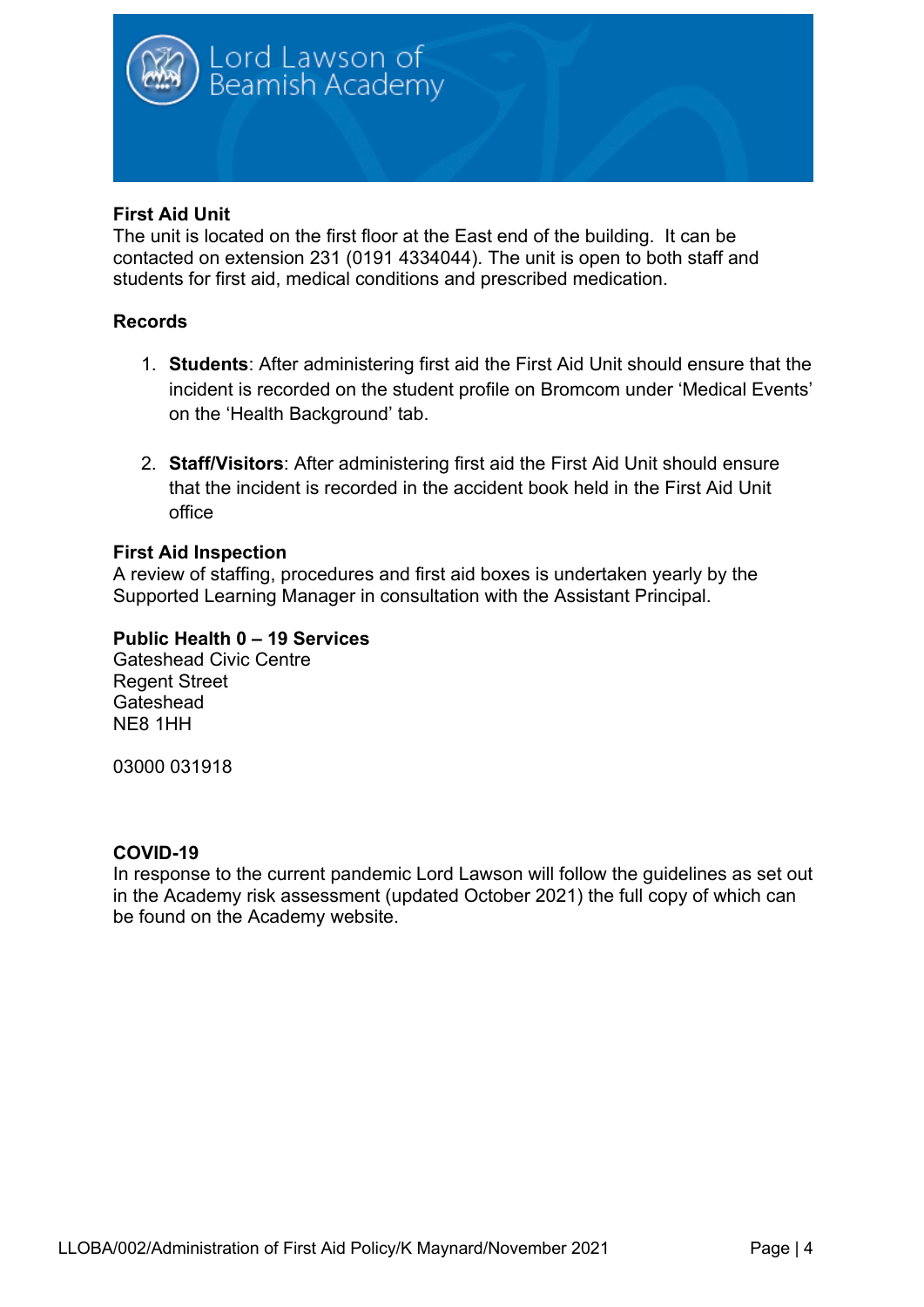

#### **THE ADMINISTRATION OF MEDICINES BY ACADEMY STAFF**

Unless directed by terms of an employment contract no member of staff should feel compelled to be responsible for the storage and administration of medication to students.

1. If it is essential that the medication is administered in Academy then the following guidelines should be followed:

The medicine should be brought into the Academy by a responsible adult and handed in to the First Aid Unit where a consent form **(see appendix 2)** will be signed for the administration of medication to take place. Where the administration of long term medication is involved, this will lead to a care plan being completed in consultation with the First Aid Unit staff and the parent/carer. All medication will be held in a securely locked medical cupboard in the First Aid Unit office or a locked medical fridge in the First Aid Unit treatment room.

The medication should be brought in the pharmacist's original packaging with the pharmacist's name clearly visible. It should also show the student's name, the name and dosage of the drug and the date of issue and expiry. The Academy follows the guidance as set out in the 'Supporting Pupils at School with Medical Conditions December 2015'.

- 2. Students who are responsible for their own prescribed medication at home may, with the prior approval of First Aid Unit staff, bring it into the Academy but the amount should be sufficient only for the dosage that day. This permission must be recorded in the First Aid Unit and a consent form completed **(see appendix 2)**
- 3. Staff must be aware of any students in their teaching groups with anaphylaxis or diabetes. All first aiders will be given this information and it is also available on the student's profile on Bromcom. This will be updated on a regular basis.
- 4. Epi-pens and Inhalers The following are recommendations:
	- The student should carry their epi-pen and/or inhaler and if appropriate should be able to self-administer.
	- Other students in the class/group should be made aware of their condition
	- First Aiders should be trained in the administration of the emergency treatment required by a student suffering an anaphylaxis reaction or an asthma attack.
	- Ideally a spare epi-pen and/or inhaler should be held in the First Aid Unit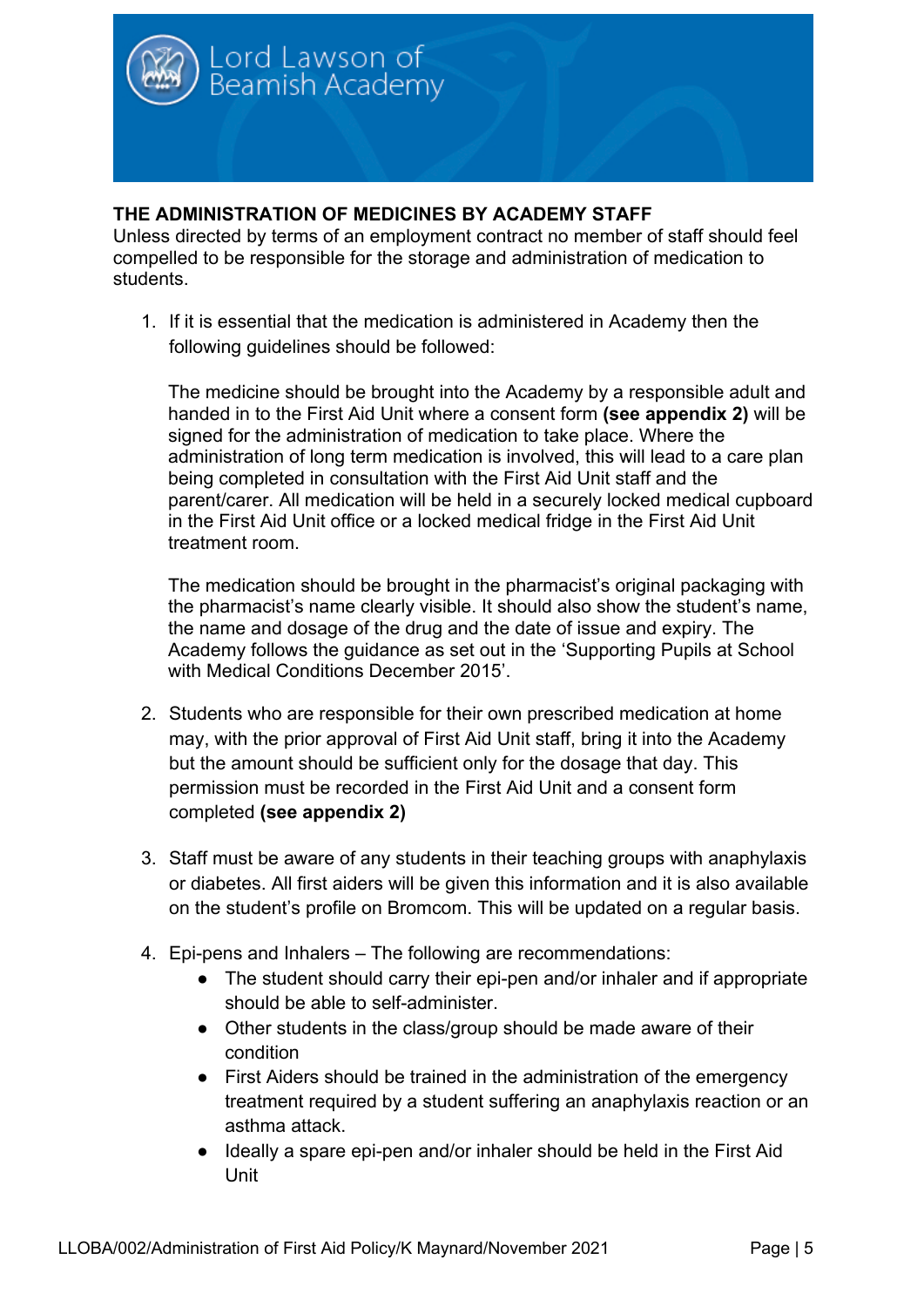

Staff must not give permission for students to carry their own medication or take medication to the First Aid Unit without prior consultation with First Aid Unit staff and a consent form signed.

#### **EMERGENCY AND NON EMERGENCY PROCEDURES**

#### **Emergency Procedures for Calling an Ambulance**

- Any 1st Aid calls that are thought to be of a serious nature will be called as a 'Code Red' highlighting it as serious and needing an immediate response.
- If a 1st Aider goes to a call and they assess that an ambulance is needed they will request another 1st Aider to assist. If the incident/casualty is not in a classroom (i.e. outside on the field or in a corridor etc.) then this 1st Aider goes via reception or the First Aid Unit to collect an Academy mobile phone.
- On reaching the casualty one 1st Aider will contact the emergency services to request an ambulance (being near the casualty to give the relevant information) while the other deals with the casualty.
- Whoever makes the call to the ambulance then liaises with the First Aid Unit (or, if there are no staff in the First Aid Unit, Reception) asking them to contact parents etc. and Reception to make them aware that an ambulance will be arriving on-site and ask them to arrange for the paramedics to be brought to the casualty when they arrive.

Procedure for First Aid Unit/Reception:

- Contact the appropriate parent/carer and give details regarding the incident. If the student is to be taken to hospital the parent/carer will be asked to meet their child at the hospital if they cannot get to the Academy in time to accompany them in the ambulance.
- Contact a member of duty staff to direct the Emergency Services into the Academy.
- If required identify and alert a member of pastoral staff able to go with the Emergency Services to hospital. The member of staff will stay with the student until the parent/carer arrives at the hospital.
- Inform the Principal or member of SLT that a student or member of staff requires an ambulance or hospital attention.
- Inform the relevant Year Base

All reportable accidents to both students and staff are recorded by law on an accident report form (HS20) and reported to SLT and the Health and Safety Officer.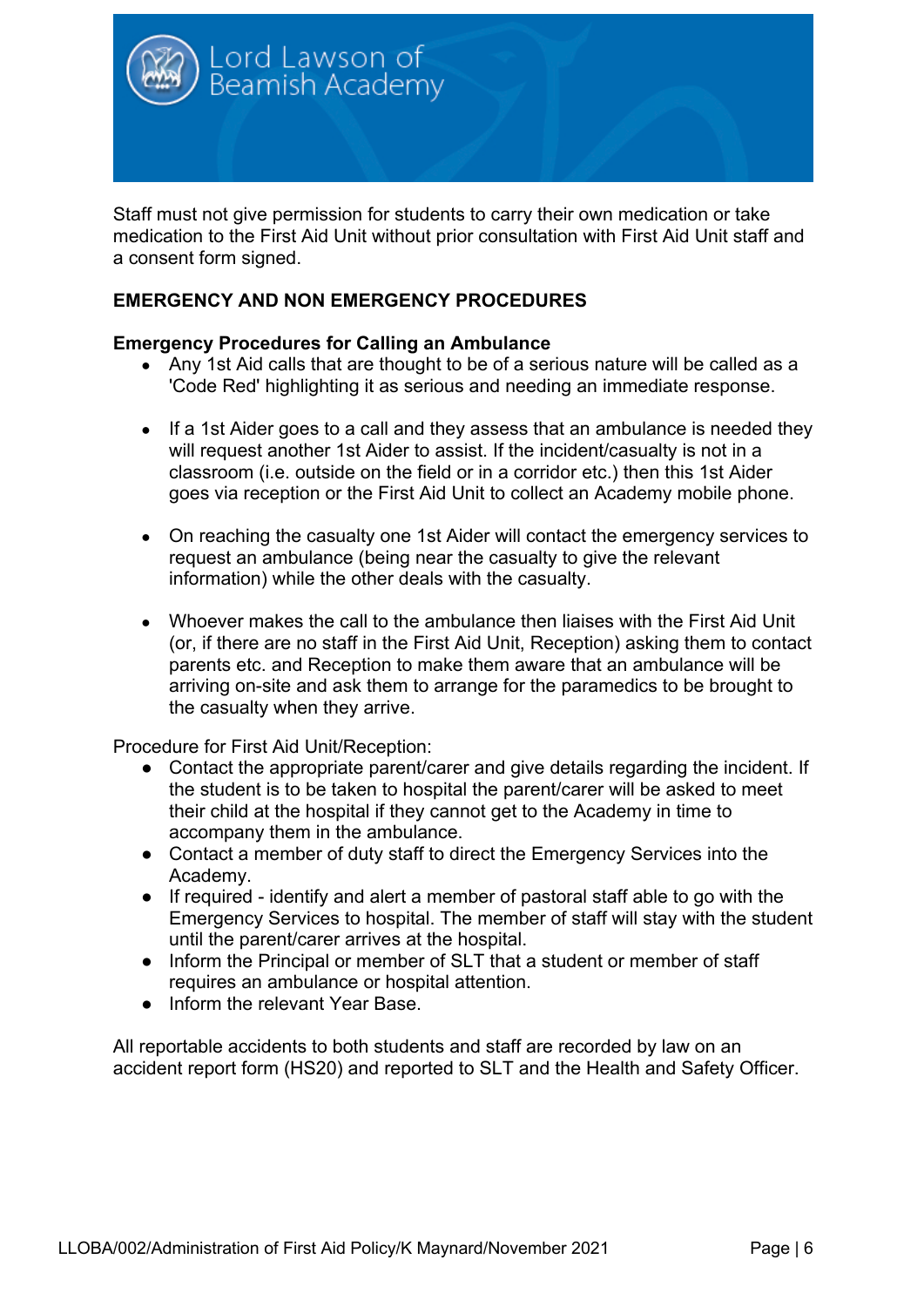

#### **Defibrillator**

The Academy has an Automated External Defibrillator (AED) on site, located behind the reception desk in the main entrance, which is available for use by all staff. All that is required to use an AED is to recognise that someone who has collapsed may have a sudden cardiac arrest (SCA) and to attach the two adhesive pads (electrodes) that are used to connect the AED to the patient's bare chest. Through these pads the AED can monitor the heart's electrical rhythm and deliver a shock when it's needed. The AED provides audible instructions for staff to follow. Although no formal training is required to use the AED all first-aiders have undertaken a short familiarisation programme covering all aspects of its use. The AED is tested each term by the Site Manager to ensure it is in full working order.

#### **Non-Emergency First Aid Procedures**

- 1. If a member of staff feels that a student has a medical problem which cannot be dealt with in the classroom, they telephone the First Aid Unit on Ext 231 and speak to a member of First Aid staff.
- 2. If it is considered necessary, the student can be accompanied to the First Aid Unit by another student or a member of staff. Circumstances may require a First Aider to go to the classroom/office to give assistance.
- 3. A First Aider will assess the student's/adults problem and will respond accordingly. This will include one or more of the following actions:
	- a) Make the student/adult as comfortable as possible in the medical room in the case of illness and monitor their condition regularly.
	- b) Return a student/adult to their lesson/place of work if improvement in the condition is apparent.
	- c) Inform parents if necessary and ask them to collect their child if illness persists.
	- d) Administer emergency first aid when necessary either in the First Aid Unit or at the site of an accident.
	- e) Call for external medical services when necessary.
	- f) If hospital treatment is necessary but not serious enough for Medical Emergency Services to be called and parents/carers or other emergency contacts cannot be located, a member of staff will accompany the student/adult to the hospital, via taxi, and will remain with them until parent/carer or relative arrives.
- 4. In some cases, when a student sustains an injury, a first aid note is sent home with the student explaining that first aid has been administered and advice given that if further symptoms become apparent or pain from the injury becomes worse, then further medical help should be sought as soon as possible.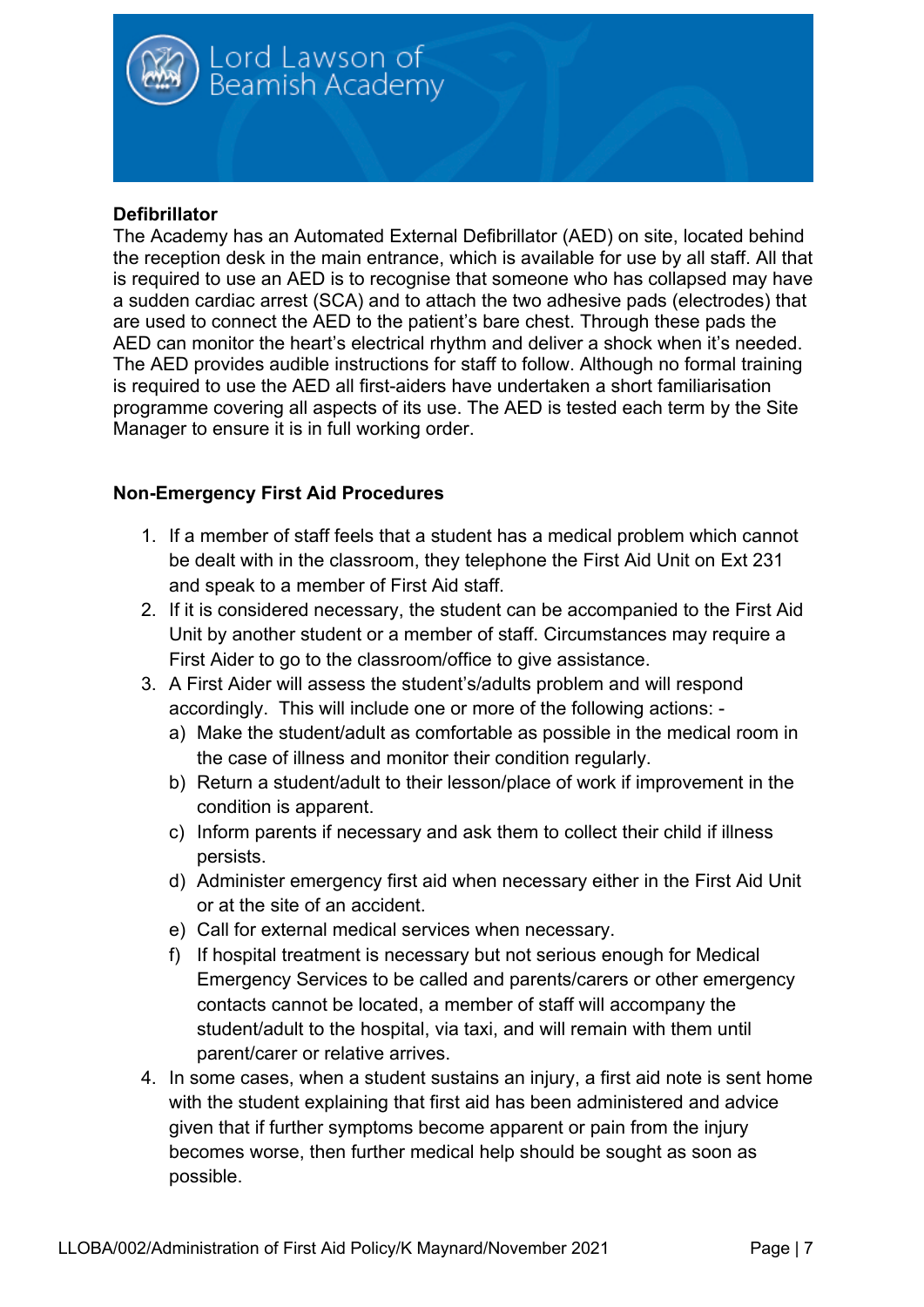

- 5. Details of the student and symptoms of their injury/ailment are recorded on the student profile on Bromcom under 'Medical Events' on the 'Health Background' tab.
- 6. Confidentiality is maintained with the use of lettered codes. Times of student arrival and departure from the First Aid Unit along with the names of staff providing treatment are also recorded.
- 7. Attendance registers are completed as appropriate.
- 8. The medication of students with known on-going medical needs are kept in a locked cabinet located in the First Aid Unit office.
- 9. Details of all medical conditions relating to students can be found on their Bromcom Profile.

#### **Guidance Notes for Staff**

#### **1. Asthma**

The most common condition for which medication is required in the Academy is asthma. Children are encouraged to take responsibility for their medication as early as possible. **[They must have access to their inhales at all times.]** Inhalers for asthma are varied in prescribed content and colour bodies for different Asthma conditions. Each individual asthma case must have been consulted and prescribed by an authorised GP or Medical Body.

#### **Common signs of an asthma attack:**

- Coughing
- shortness of breath
- wheezing
- tightness in the chest
- difficulty in speaking in full sentences
- being unusually quiet
- tight in the chest as a tummy ache

#### **Action:**

- Keep calm and reassure them
- Encourage the student/adult to sit up and slightly forward
- Allow them to take two puffs of their reliever inhaler if they have it on them
- Loosen any tight clothing
- If no improvement after using the inhaler or they do not have an inhaler on them contact the First Aid Unit or Reception immediately and ask for a first aider. **Do not let a student with breathing difficulties walk to the First Aid Unit.**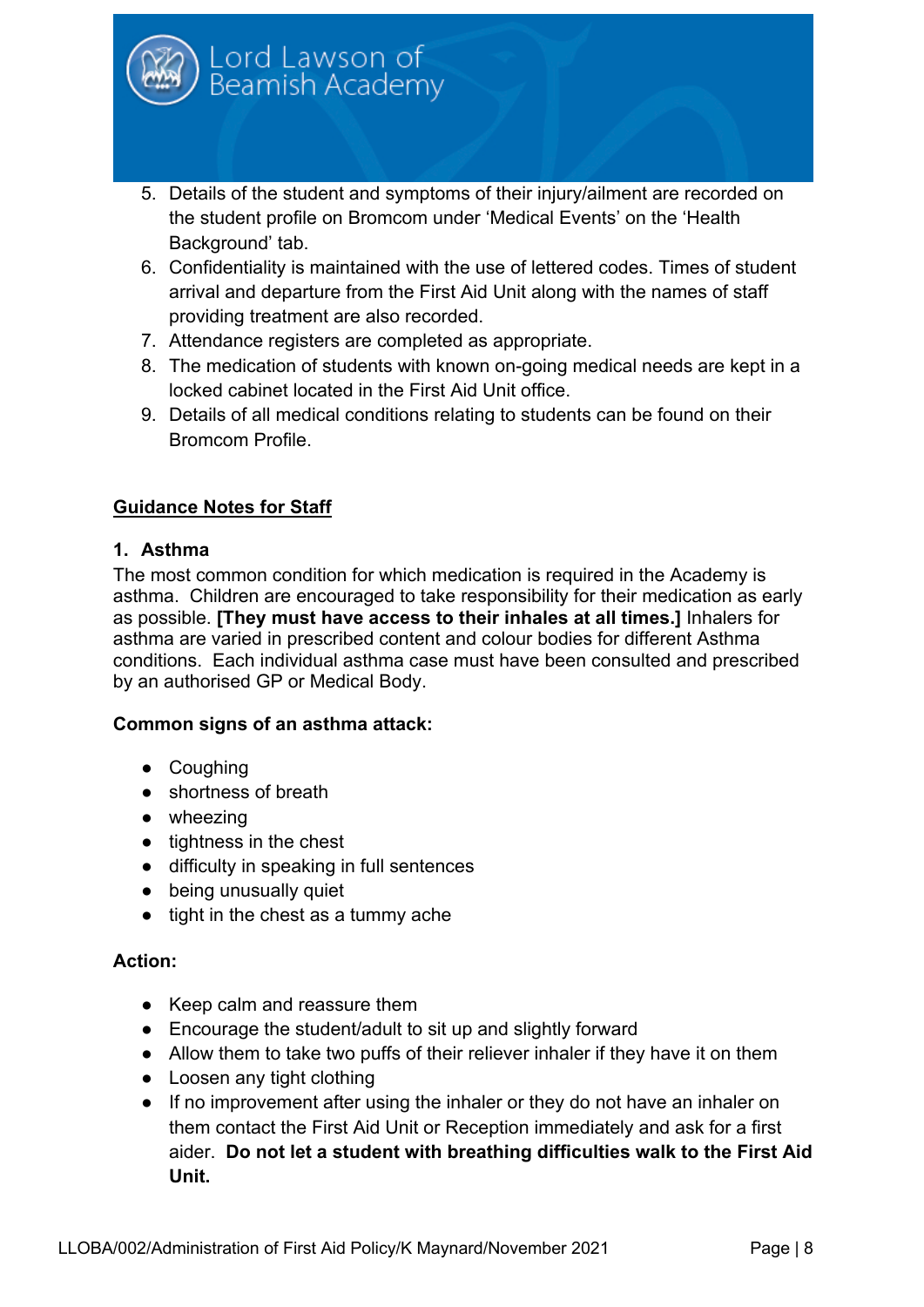

#### **Treat as an Emergency if:**

- The student/adult is unable to speak in sentences
- The symptoms do not improve in 5-10 minutes
- They are too breathless or exhausted to talk
- Their lips are blue.

Help the student to continue to use their inhaler as required and monitor their vital signs until the emergency services arrive.

#### **After a minor attack**

- Minor attacks should not interrupt the involvement of a student in school
- When a student feels better they can return to school activities
- Parents/Carers must always be told if their child has had an asthma attack

#### **Important things to remember in an asthma attack**

- Never leave a student having an asthma attack
- If necessary send another student to get a member of staff or call the First Aid Unit/Emergency Services if required
- If the student does not have their inhaler with them contact the First Aid Unit to see if they hold a spare inhaler for them and ask for it to be brought down. If they don't ask for the Emergency Salbutamol Inhaler to be brought down.
- Reliever medicine is very safe. During an asthma attack do not worry about a student overdosing.

#### **Use of Emergency Salbutamol Inhalers**

From 1st October 2014 the Human Medicines (Amendment) (No. 2) Regulations 2014 allows schools to buy salbutamol inhalers, without a prescription, for use in emergencies. The emergency salbutamol inhaler should only be used by students, for whom, where possible, written parental consent for use of the emergency inhaler has been given (**see appendix 3),** who have either been diagnosed with asthma and prescribed an inhaler, or who have been prescribed an inhaler as reliever medication. The inhaler can be used if the students prescribed inhaler is not available (for example, because it is broken, or empty). Use of the emergency inhaler will be recorded. This will include where and when the attack took place, how much medication was given, and by whom. The students' parents will be informed either via telephone or in writing.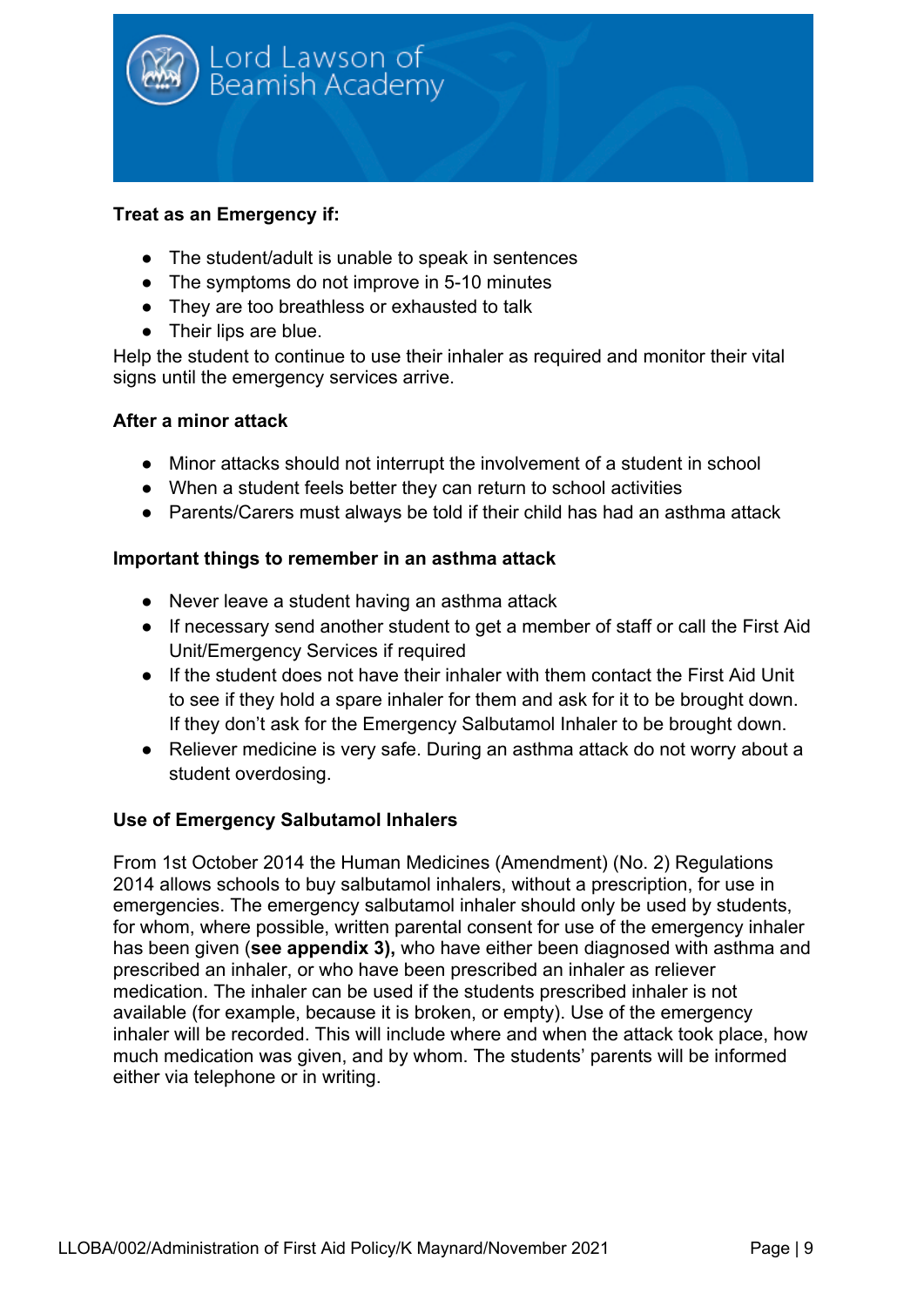

#### 2. **Anaphylaxis awareness**

An increasing number of children are being diagnosed as having an allergy to various substances such as nuts, particularly peanuts, and bee stings. For some this can develop into a life threatening allergic reaction**.** Those who are prone to severe reactions are provided with a syringe (Epipen) loaded with the appropriate amount of adrenaline. They must have immediate access to this at all time**.** [First aider's are trained in the use of the Epipen.] Some students' carry this medication with them at all times as adrenaline given by Epipen as soon as a reaction begins can be lifesaving.

#### **Symptoms of an allergic reaction:**

**Ear/Nose/Throat –** runny, blocked or itchy nose, sneezing, painful sinuses,

headaches, loss of sense of smell/taste, sore throat/swollen larynx (voice box), itchy mouth and/or throat, blocked ears.

**Eyes –** watery, itchy, prickly, red, swollen. Allergic 'shiners' (dark areas under the eyes due to blocked sinuses).

**Airway –** wheezy, difficulty in breathing, coughing

**Digestion –** swollen lips or tongue, itchy tongue, stomach ache, feeling sick, vomiting.

**Skin –** wheals or hives – bumpy, itchy raised areas or rashes, cracked, dry, weepy or broken skin. Red cheeks.

#### **Symptoms of a Severe Reaction/Anaphylaxis:**

This could include any of the above together plus:

- Difficulty in swallowing or speaking
- Difficulty in breathing
- Swelling of the throat and mouth
- Hives anywhere on the body or generalised flushing of the skin
- Abdominal cramps, nausea and vomiting
- Sudden feeling of weakness (drop in blood pressure)
- Alterations in heart rate (fast pulse)
- Sense of impending doom (anxiety/panic)
- Collapse and unconsciousness

#### **Action:**

If a student with or without known allergies shows any possible symptoms of a severe reaction/anaphylaxis contact the First Aid Unit immediately and ask for a first aider to come to the student and bring the student's spare epipen if they have one. Ask the First Aid Unit to ring for an ambulance and to contact the parents/carers, at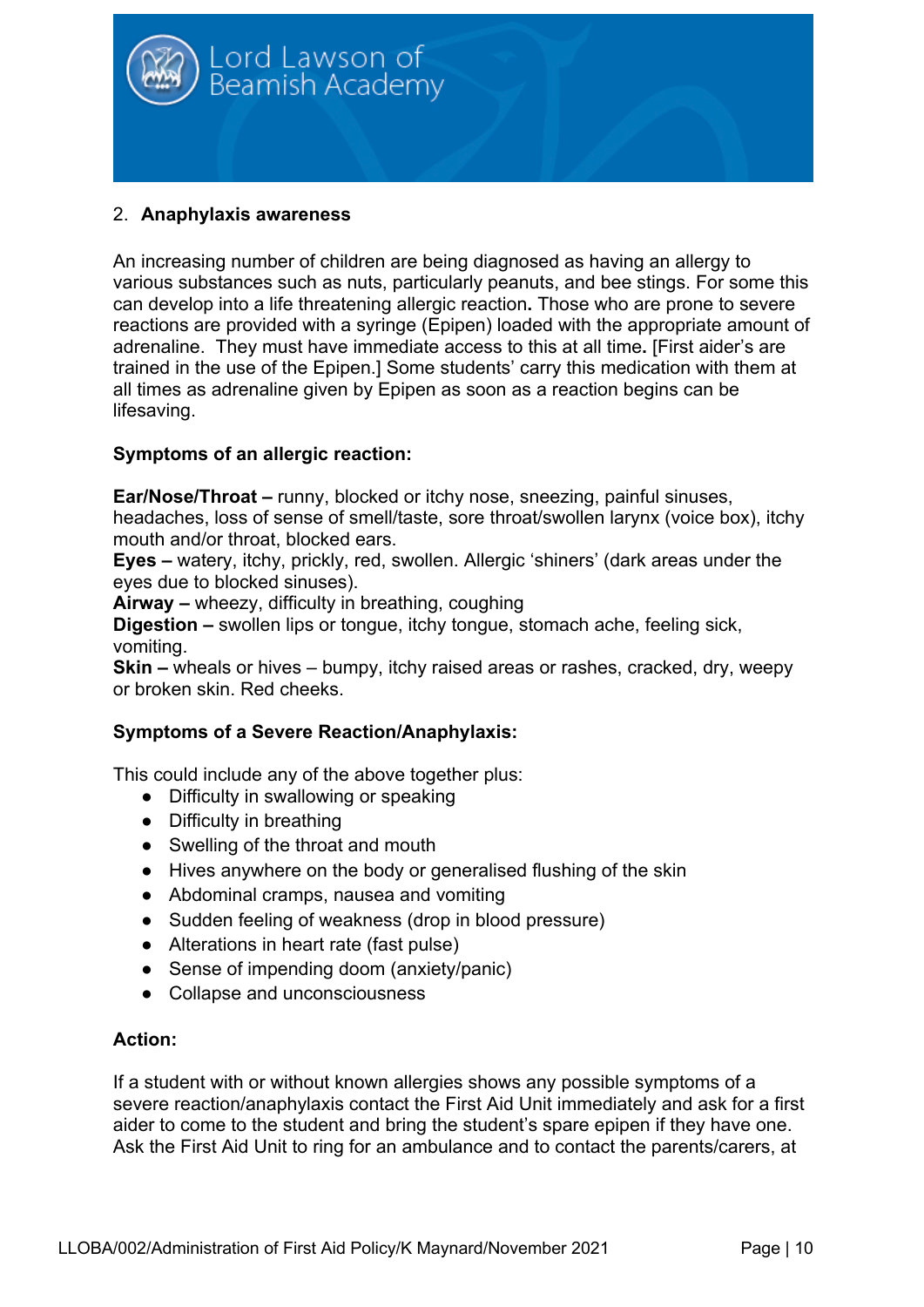

the same time check if they carry an epipen and if there is immediate danger assist/administer this immediately. Ensure that you record the time of giving this. If the student is conscious keep them in an upright position to aid breathing. If unconscious place them in the recovery position. If there is no improvement within 5 minutes and the student has a second epipen this should be administered. Keep all used epipens and give these to the paramedics when they arrive.

#### **Use of Emergency Adrenaline Auto-injector (AAI) Devices**

New legislation brought in on 1st October 2017 allows schools to purchase and use emergency Adrenaline Auto-injector (AAI) devices. This means that schools may administer an AAI, obtained without prescription, for use in emergencies. This legislation applies to students at risk of anaphylaxis and who have been prescribed an Epipen/Jext Pen but whose own prescribed emergency AAI cannot be administered correctly without delay.

The adrenaline auto-injector will be used in line with the manufacturer's instructions, for the emergency treatment of anaphylaxis in accordance with the Human Medicines (Amendment) Regulations 2017 and should only be used by students for whom, where possible, written parental consent has been given (**see appendix 4).** Use of the emergency AAI will be recorded, this will include where and when the incident took place and who administered the AAI. The student's parents will be informed and also, if applicable, the emergency services.

#### **3. Diabetes**

Abnormal fluctuations in blood sugar can lead to someone with diabetes becoming unwell and, if untreated, losing consciousness. There are two conditions associated with diabetes – hyperglycaemia **(high blood sugar)** and **hypoglycaemia (low blood sugar)**

Hypoglycaemia is the more common emergency which affects brain function and can lead to unconsciousness if untreated.

All staff and students in the Academy who are known to be diabetic have a care plan in the First Aid Unit which outlines their care if they are hypoglycaemic or hyperglycaemic.

#### **Signs and Symptoms:**

#### **Hypoglycaemia:**

- Hunger
- Feeling 'weak' and confused
- Sweating
- Dry, pale skin
- Shallow breathing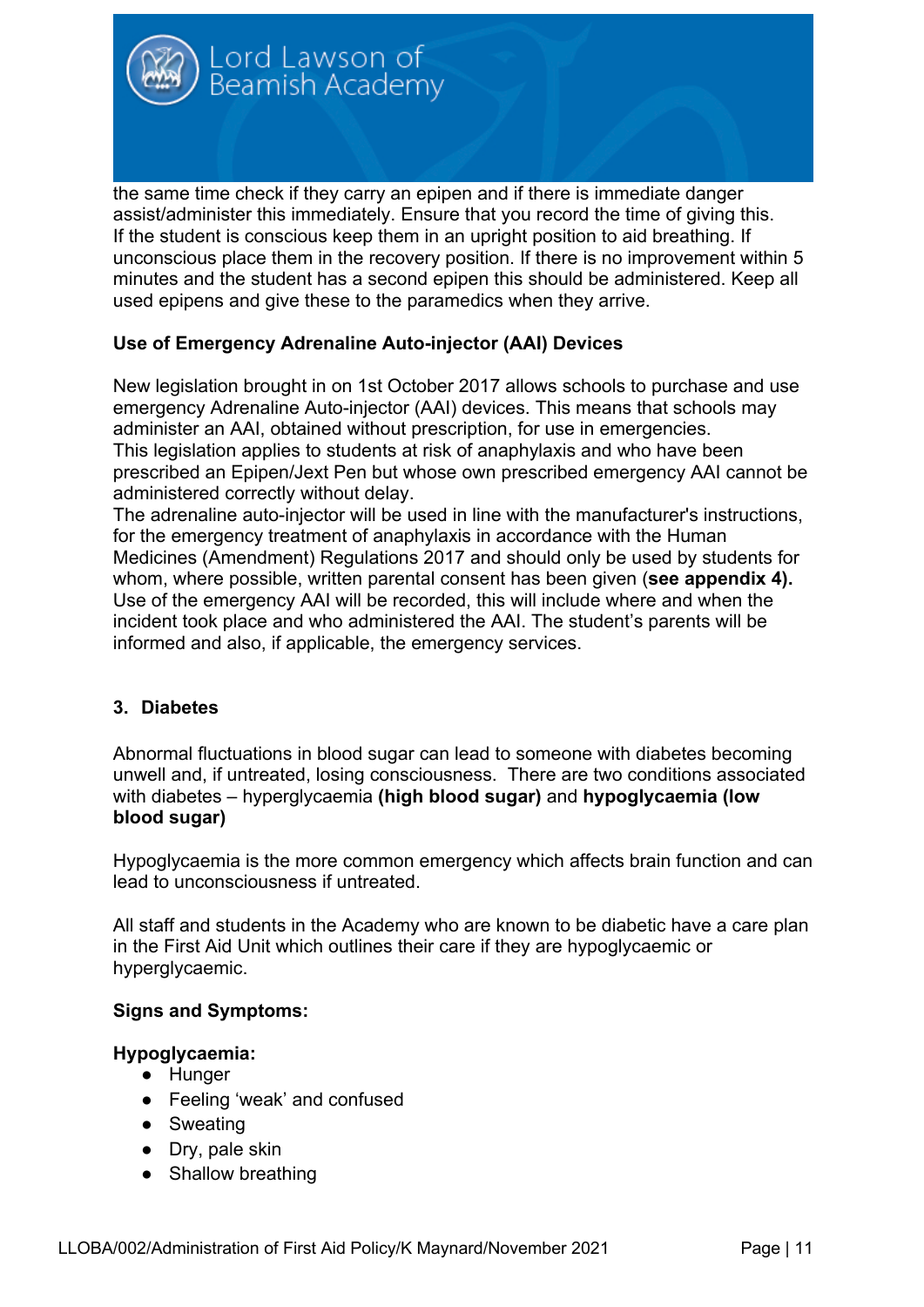

#### **Hyperglycaemia:**

- Thirst
- Vomiting
- Fruity/sweet breath
- Rapid, weak pulse

#### **Treatment**

#### **Hypoglycaemia:** low blood sugar

- Sit casualty down
- Immediately give a sugary drink or snack, if they are able to swallow (these may be located in student's bag)
- Do not attempt to move the student. Contact the First Aid Unit/Reception immediately and ask for a First Aider.
- **Do not let a student with low blood sugar walk to the First Aid Unit. If any member of staff is concerned about the medical condition of any staff or student, please contact the First Aid Unit/Reception and ask for a First Aider.**

#### **Hyperglycaemia:** high blood sugar

- Contact the First Aid Unit/Reception immediately and ask for a fist aider
- If the student loses consciousness open the airway and check their breathing
- Place them in the recovery position and monitor until the first-aider arrives

#### **4. Epilepsy**

The vast majority of children with epilepsy are educated in mainstream schools. They will be taking an anti-convulsant medication, which is usually taken twice a day, avoiding the need to take any medication during Academy hours. In some cases, the drug taken can cause drowsiness.

Should a convulsion occur it can be very alarming for someone seeing one for the first time; it is therefore important to ask for advice from the Academy First Aid Unit on what should be done in those circumstances.

#### a) **Complex partial seizures**

#### **Common Symptoms**:

- The student is not aware of their surroundings or of what they are doing
- Plucking at their clothes
- Smacking their lips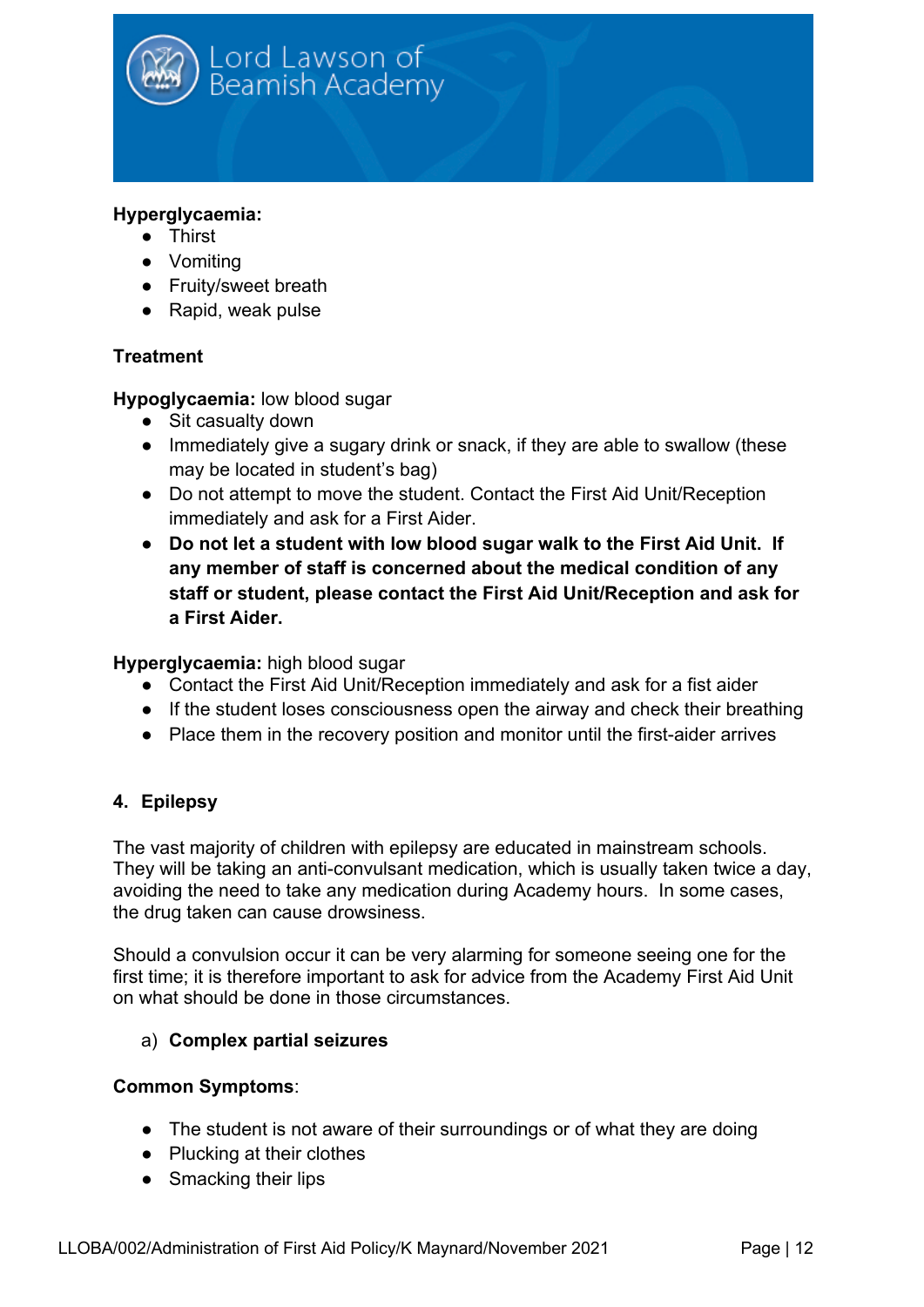

- Swallowing repeatedly
- Wandering around

#### **Action:**

- Contact the First Aid Unit/Reception and ask for a first aider to come to the student and to contact the parent/carer.
- Ensure the student is in a safe plan and there is no immediate danger to either themselves or others.
- Do not attempt to restrain them but try to minimise any injury to their head by using clothing or similar to lessen impact.
- Stay with the student until a first aider arrives
- Be calm and reassuring
- Do not assume that the student is aware of what is happening or what has happened
- Do not attempt to bring them round or explain anything they have missed.
- **Ask the First Aid Unit/Reception to call 999 for an ambulance if:**
- You know it is the students first seizure
- The seizure continues for more than 5 minutes
- The student is injured during the seizure

#### **b) Tonic-clonic seizures**

#### **Common symptoms:**

- The student goes stiff
- They lose consciousness
- They fall to the floor

#### **Do:**

- Contact the First Aid Unit/Reception immediately and ask for a first aider
- Protect the student from injury (remove harmful objects from nearby)
- If possible, protect/cushion their head but do not restrain them
- Aid breathing by gently placing them in the recovery position when the seizure has finished
- Stay with them until the first aider arrives
- Be calm and reassuring

#### **Don't:**

- Try to restrain them
- Put anything in their mouth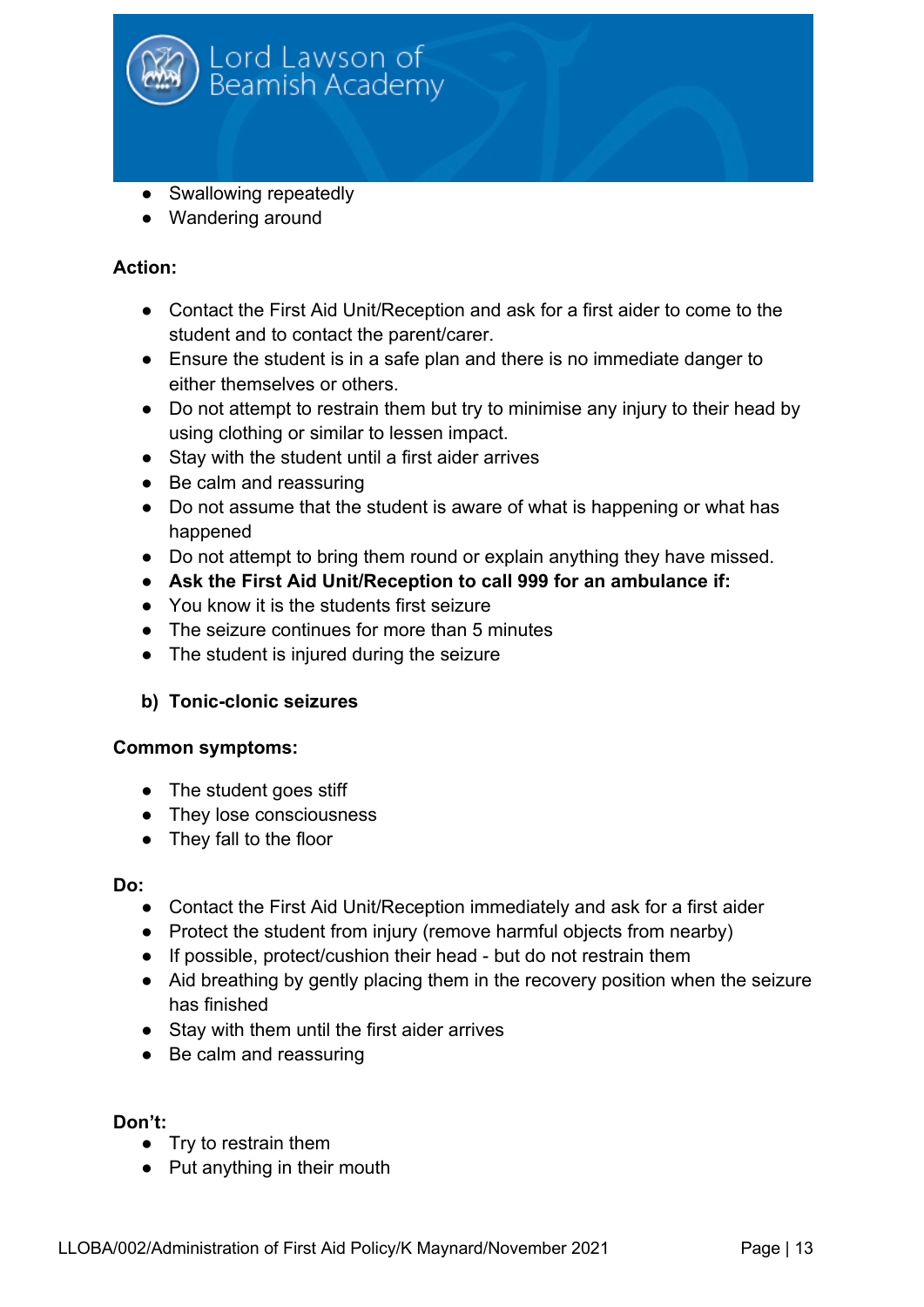

- Try to move them unless they are in immediate danger
- Give them anything to eat or drink until they are fully recovered
- Attempt to bring them round

#### **Ask the First Aid Unit/Reception to call 999 and ask for an ambulance if:**

- You know it is the student's first seizure
- The seizure continues for more than 5 minutes
- One seizure follows another without the student regaining consciousness between seizures
- The student is injured
- You believe they need urgent medical treatment

#### **5) Attention Deficiency Disorder (ADD-ADHD)**

A growing number of students are being diagnosed as having ADD/ADHD. They are often prescribed medication to see it their behavioural difficulties improve. The medication most commonly used is "Ritalin" which is a controlled drug. If a student is prescribed with this drug and they need it to be administered during Academy hours they will have a care plan drawn up in consultation with the First Aid Unit and their parent/carer. The drug will be kept in a locked medical cupboard in the First Aid Unit office and all administered doses recorded in their named file.

#### **6) Other Specific Medication (Pain Relievers)**

The provision of pain relievers to students is strictly controlled and issued as an exceptional, rather than a regular, occurrence. Tablets are only issued by the First Aid Unit and a record of each issue kept for future reference.

The tablets issued for such problems as period pain or migraine is "Paracetamol 500mg" (one or two tablets) one dose of this medication can be brought in and carried by the student for their own personal usage on that day.

Under no circumstances will aspirin, or other preparations containing aspirin, be given to children.

**Written consent must** be obtained from parent/carer enabling the issue of analgesics to children **(see appendix 5).** This written consent will be valid for the whole period that the student is a member of The Academy.

The Academy First Aid Unit, in consultation with an NHS professional if appropriate, will be involved in discussions with parents/carers to ensure that adequate training and advice is given to all concerned with the support of students with medical needs and that an individual Health Care Plan is put in place for all those students who need one.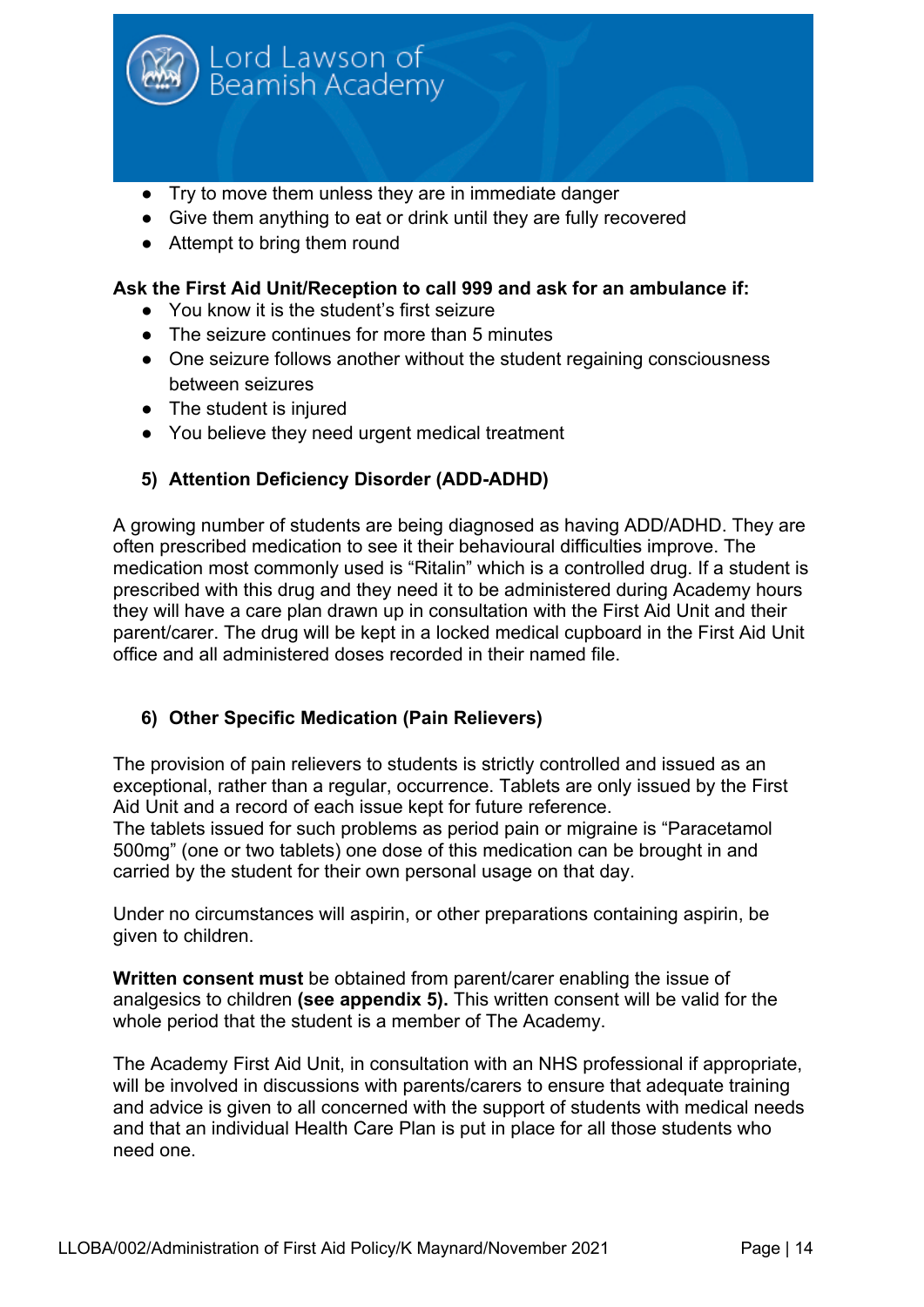

**Appendix 1**

## **Information sheet for Parents Administration of Medicines - Lord Lawson of Beamish Academy**

#### Dear Parent/Carer

We, as an Academy, are committed to best practice especially concerning health and safety issues in order to protect both staff and students. It is paramount that we follow strict guidelines to enhance the service we provide.

#### **Academy Policy**

- The designated person based in the First Aid Unit will assess each request for medicine administration on an individual basis providing the medication has been **prescribed by a Doctor and is clearly labelled from the Pharmacy with the Students name and required dosage.**
- Medication (e.g. Ritalin) can be administered by a designated member of staff providing there is an up-to-date care plan.
- Medication must be brought into the Academy by a Parent/Carer/Responsible Adult.
- A complete and up-to-date care plan, available from the First Aid Unit, is required before any medication can be administered.
- Any medication that is required **3 times a day** must be administered at home. Medication required **4 times a day** can have 1 dose administered in the Academy.
- Any medication that is kept in the Academy will be held in a secure medicine cabinet, with the exception of spare **Epipens and Inhalers** as these have to be accessible at all times.
- Each student will have an individual register where administration of medicines is recorded.
- Non prescribed medication is only accepted in the Academy at the discretion of the First Aid Unit.
- It is a requirement that all students **with Asthma or Anaphylaxis must at all times carry an in-date Inhaler or Epipen** and that is the **responsibility of the Parent/Carer** to replace any out-of-date medication in plenty of time.
- All other students **must not** carry any medication with them unless **prior arrangements** have been made with the First Aid Unit.
- Paracetamol may, on occasion, be given by a designated person in the First Aid Unit where written consent is given by the Parent/Carer. For cramps/migraines students can carry 1 dose for their own personal usage.
- It is the **Parents/Carers responsibility to**:
	- Inform the Academy of any changes regarding their Child's medical condition.
	- Replace medication prior to the expiry date.
	- Collect any medication not in use anymore from the First Aid Unit.
- All expired medication will be disposed of by the First Aid Unit by the appropriate method.

If you have any questions or queries regarding this information, please do not hesitate to contact the Academy First Aid Unit on extension 231.

Yours faithfully

Mrs K Maynard **Supported Learning Manager**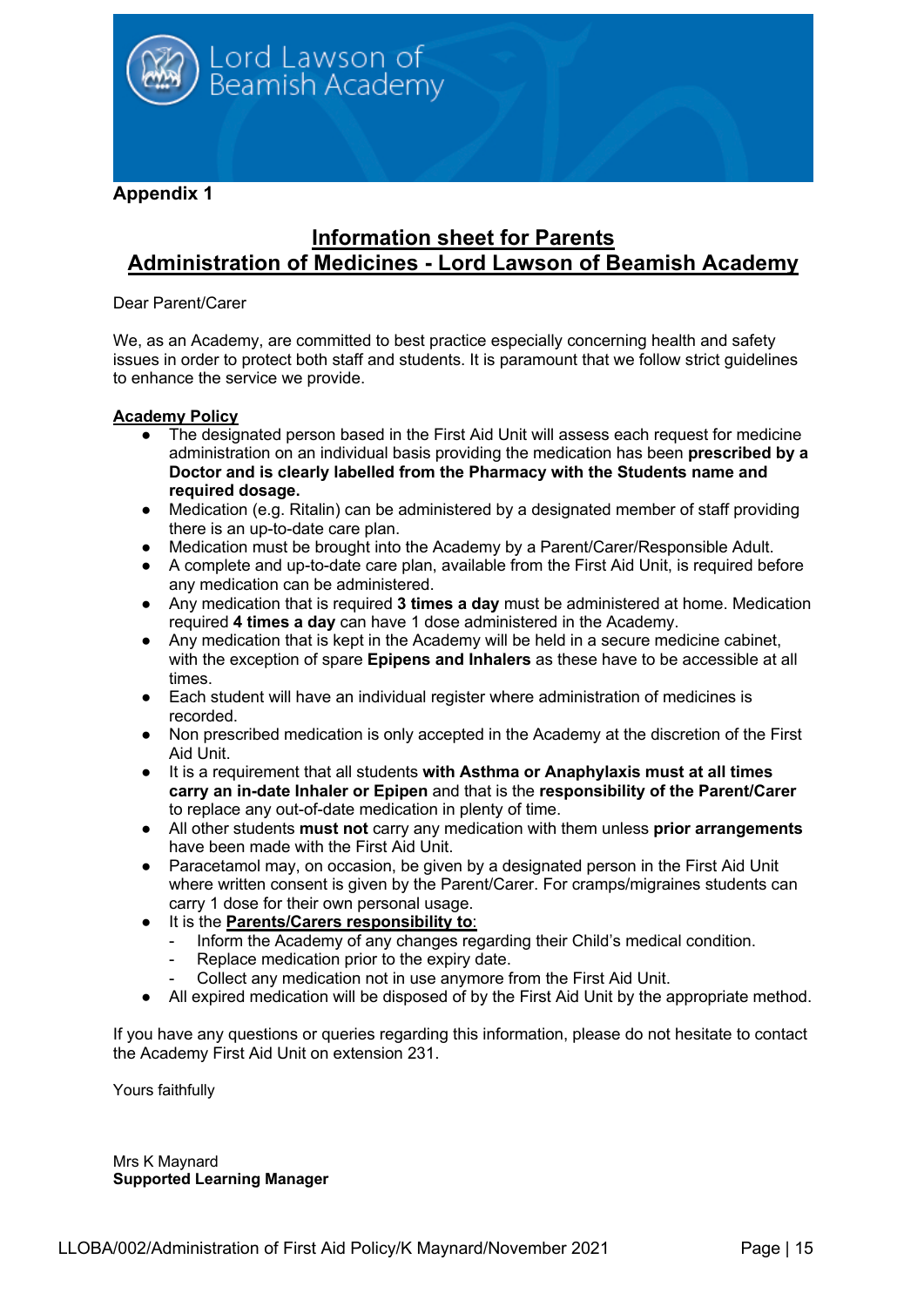#### **Appendix 2**

# **Staff with First Aid Qualifications and Location of First Aid Boxes**

| <b>Location/Title</b>                    | <b>Staff</b>                                                      | <b>Box No.</b> |
|------------------------------------------|-------------------------------------------------------------------|----------------|
| General Office (GC03)                    |                                                                   | 1              |
| Science Prep room x 2<br>(FD08 and FD12) | <b>Hilary Bradley</b>                                             | 2 & 3          |
| Maths Intervention Room<br>(SCO9)        | Michael Rutherford                                                | $\overline{4}$ |
| Technology (TE14)                        | Tobi-Miranda Isles                                                | 5              |
| Year 8 Base (FC05)                       | <b>Katie Milburn</b>                                              | 6              |
| Year 11 Base (FC02)                      |                                                                   | $\overline{7}$ |
| Year 9 Base (SC16)                       | Amy Harrison                                                      | 8              |
| Year 10 Base (SD10)                      | <b>Denise Smith</b>                                               | $\overline{9}$ |
| Year 7 Base (SC17)                       | <b>Kay Coates</b>                                                 | 10             |
| LRC (SC04)                               | Barbara Dixon                                                     | 11             |
| ILC (GX06)                               | Paul McGovern                                                     | 12             |
| P.E. Office x 1 (GA28)                   |                                                                   | 13             |
| Health Unit/Student Support              | Jackie Ballantyne<br>Lesley Bland<br>Karen Maynard<br>Joanne Kemp | 14             |
| <b>SEN (FA10)</b>                        | Clare Brown                                                       | 15             |
| Site Manager                             | Ken Maynard                                                       | 16             |
| <b>School Mini Bus</b>                   |                                                                   | 17             |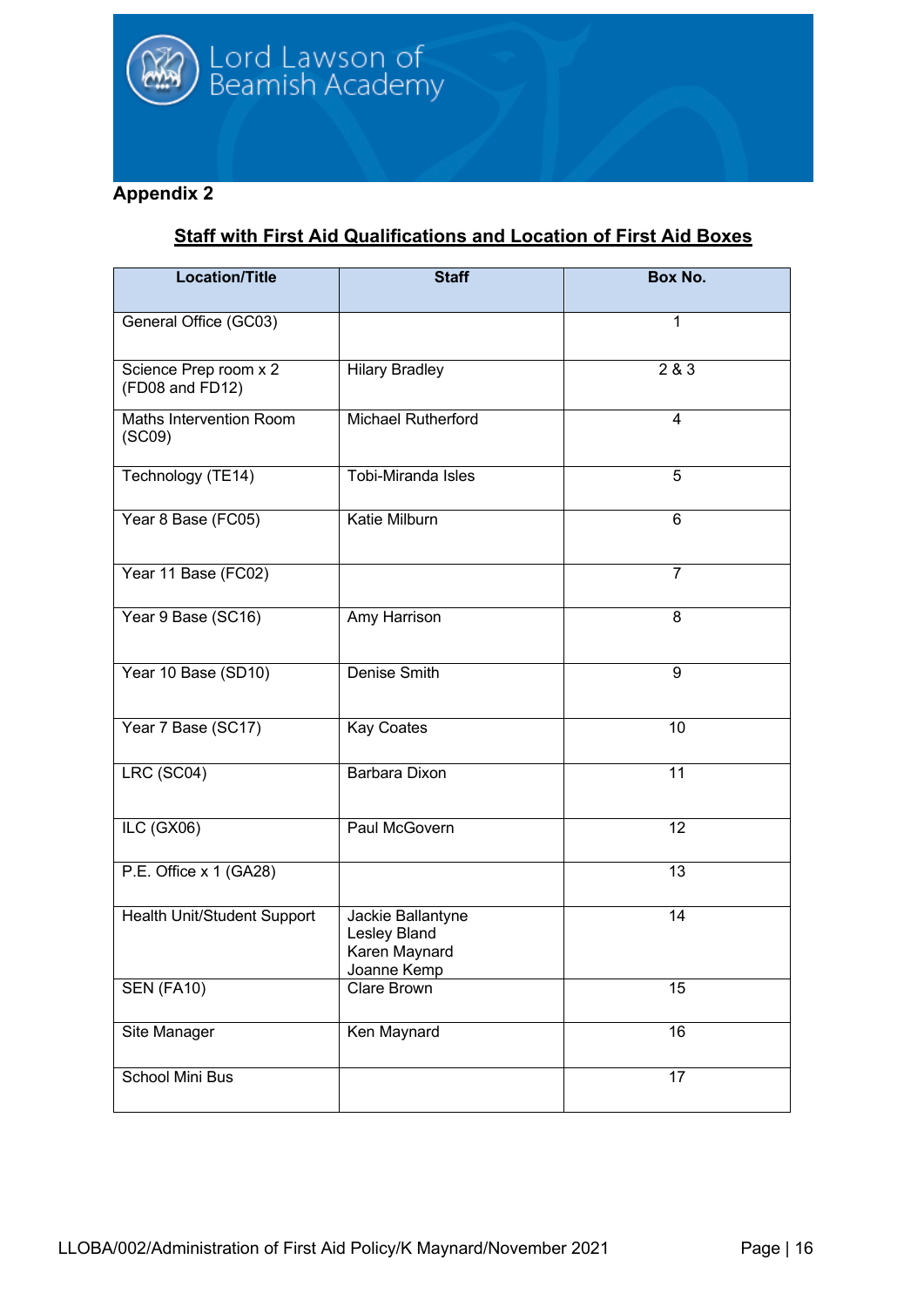

#### **USE OF MEDICATION IN THE ACADEMY PARENTAL REQUEST FOR MEDICATION TO BE TAKEN UNDER SUPERVISION/ADMINISTERED OR CARRIED BY THE STUDENT. (\*Please delete as appropriate)**

Please complete this form in **BLOCK** capitals.

| Academy             | <b>Lord Lawson of Beamish Academy</b> |      |
|---------------------|---------------------------------------|------|
| Student's Full Name |                                       | DOB: |
|                     |                                       |      |
| Address             |                                       |      |
| Condition/Illness   |                                       |      |

#### **MEDICINE DETAILS**

| Name (As described on<br>container) |  |
|-------------------------------------|--|
| What is the dose to be given?       |  |
| And at what time?                   |  |
| Is your child responsible to        |  |
| administer his/her own              |  |
| medication?                         |  |
| What time of the day is the         |  |
| medication to be given?             |  |

#### **CONSENT (\*Please tick which applies)**

**I give my consent for prescribed medication to be supervised/administered if necessary by a member of the Academy staff.**

**I give my consent that my child may carry his/her medicine in the Academy to be taken as described on their care plan.** 

| (Parent/Guardian) |  |
|-------------------|--|

**Print Name.....................................................................................................................................**

**IT IS THE PARENT/CARER'S RESPONSIBILITY TO INFORM THE FIRST AID UNIT STAFF OF ANY CHANGES IN A STUDENT'S MEDICAL CONDITION WHERE MEDICATION MAY NOT BE GIVEN. PLEASE ENSURE THAT YOUR CHILD DOES NOT CARRY MEDICATION SURPLUS TO WHAT IS REQUIRED.** *PLEASE TURN OVERLEAF TO FILL IN EMERGENCY CONTACT DETAILS.*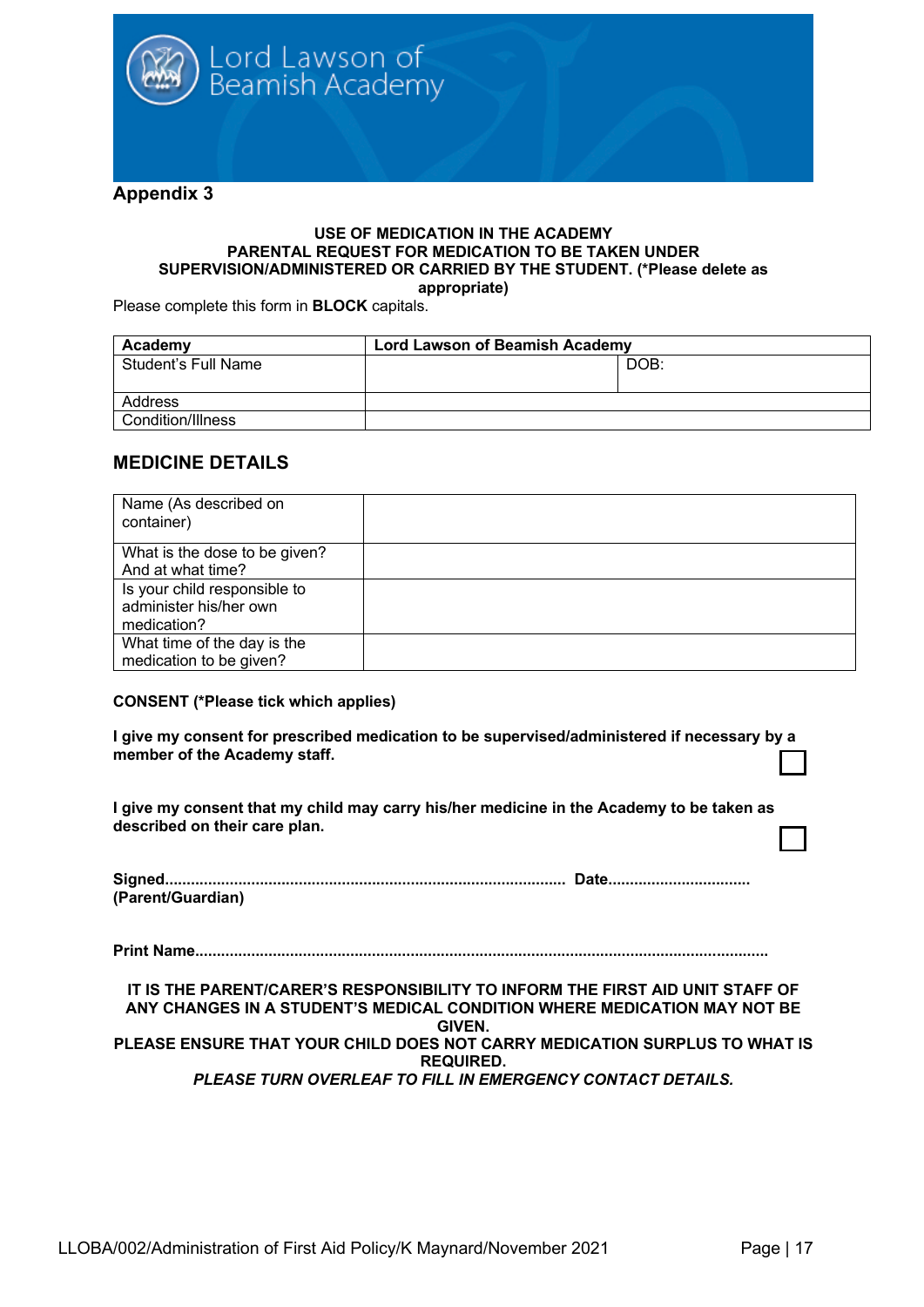#### **EMERGENCY CONTACT INFORMATION**

| NAME:                             |
|-----------------------------------|
| DATE OF BIRTH:                    |
|                                   |
| ADDRESS:                          |
|                                   |
|                                   |
| <b>MEDICAL CONDITION:</b>         |
|                                   |
| ANY OTHER MEDICAL CONDITIONS:     |
|                                   |
| NAME OF PARENT / GUARDIAN:        |
|                                   |
| <b>EMERGENCY CONTACT NUMBERS:</b> |
| HOME:                             |
| WORK:                             |
| MOBILE:                           |
| ADDITIONAL PARENT/GUARDIAN:       |
| <b>EMERGENCY CONTACT NUMBERS</b>  |
| HOME:                             |
| WORK:                             |
| MOBILE:<br><b>GP'S NAME:</b>      |
| ADDRESS:                          |
|                                   |
| <b>TELEPHONE NUMBER:</b>          |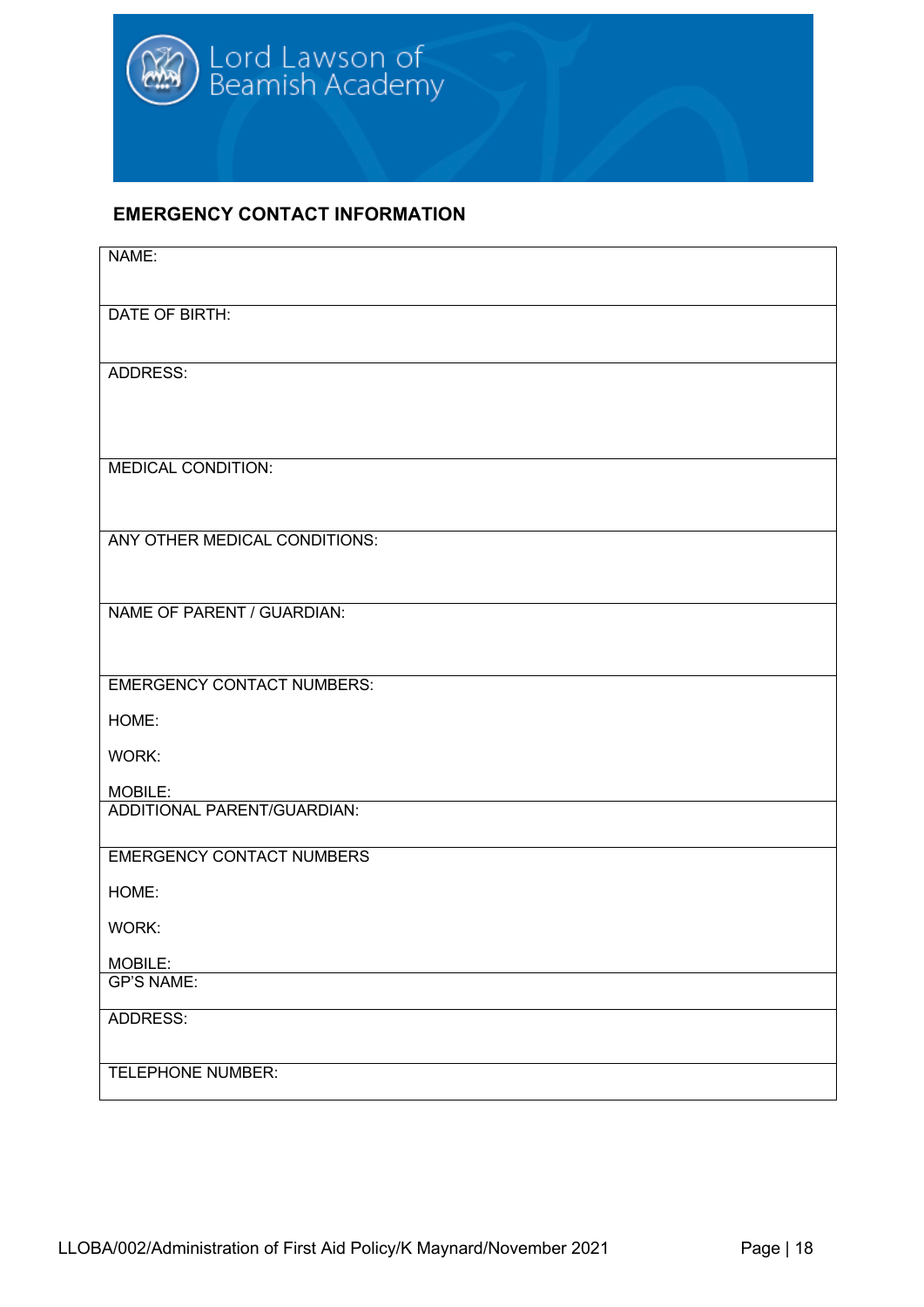

#### **Asthma Care Plan and Consent Form**

Use of emergency salbutamol inhaler in Lord Lawson of Beamish Academy.

Student Name: \_\_\_\_\_\_\_\_\_\_\_\_\_\_\_\_\_\_\_\_\_\_\_\_\_\_\_\_ Date: \_\_\_\_\_\_\_\_\_\_\_\_\_\_\_\_\_\_\_\_\_

Date of Birth: \_\_\_\_\_\_\_\_\_\_\_\_\_\_\_\_\_\_\_\_\_\_\_\_\_\_\_\_\_\_ Tutor / Houseblock \_\_\_\_\_\_\_\_\_\_

- 1. I can confirm that my child has been diagnosed with Asthma and has been prescribed an inhaler.
- 2. In the event of my child displaying symptoms of Asthma, and if their inhaler is not available or is unusable, I consent for my child to receive Salbutamol from an emergency inhaler held by the Academy for such emergencies. (The parent/carer to be contacted if emergency inhaler is used and the student may be collected).

\_\_\_\_\_\_\_\_\_\_\_\_\_\_\_\_\_\_\_\_\_\_\_\_\_\_\_\_\_\_\_\_\_\_\_\_\_\_\_\_\_\_\_\_\_\_\_\_\_\_\_\_\_\_\_\_\_\_\_\_\_\_\_\_\_\_\_\_\_\_\_\_\_\_\_\_\_\_\_\_\_\_ \_\_\_\_\_\_\_\_\_\_\_\_\_\_\_\_\_\_\_\_\_\_\_\_\_\_\_\_\_\_\_\_\_\_\_\_\_\_\_\_\_\_\_\_\_\_\_\_\_\_\_\_\_\_\_\_\_\_\_\_\_\_\_\_\_\_\_\_\_\_\_\_\_\_\_\_\_\_\_\_\_\_  $\mathcal{L}_\mathcal{L} = \mathcal{L}_\mathcal{L} = \mathcal{L}_\mathcal{L} = \mathcal{L}_\mathcal{L} = \mathcal{L}_\mathcal{L} = \mathcal{L}_\mathcal{L} = \mathcal{L}_\mathcal{L} = \mathcal{L}_\mathcal{L} = \mathcal{L}_\mathcal{L} = \mathcal{L}_\mathcal{L} = \mathcal{L}_\mathcal{L} = \mathcal{L}_\mathcal{L} = \mathcal{L}_\mathcal{L} = \mathcal{L}_\mathcal{L} = \mathcal{L}_\mathcal{L} = \mathcal{L}_\mathcal{L} = \mathcal{L}_\mathcal{L}$ 

 $\mathcal{L}_\mathcal{L} = \mathcal{L}_\mathcal{L} = \mathcal{L}_\mathcal{L} = \mathcal{L}_\mathcal{L} = \mathcal{L}_\mathcal{L} = \mathcal{L}_\mathcal{L} = \mathcal{L}_\mathcal{L} = \mathcal{L}_\mathcal{L} = \mathcal{L}_\mathcal{L} = \mathcal{L}_\mathcal{L} = \mathcal{L}_\mathcal{L} = \mathcal{L}_\mathcal{L} = \mathcal{L}_\mathcal{L} = \mathcal{L}_\mathcal{L} = \mathcal{L}_\mathcal{L} = \mathcal{L}_\mathcal{L} = \mathcal{L}_\mathcal{L}$ \_\_\_\_\_\_\_\_\_\_\_\_\_\_\_\_\_\_\_\_\_\_\_\_\_\_\_\_\_\_\_\_\_\_\_\_\_\_\_\_\_\_\_\_\_\_\_\_\_\_\_\_\_\_\_\_\_\_\_\_\_\_\_\_\_\_\_\_\_\_\_\_\_\_\_\_\_\_\_\_\_\_ \_\_\_\_\_\_\_\_\_\_\_\_\_\_\_\_\_\_\_\_\_\_\_\_\_\_\_\_\_\_\_\_\_\_\_\_\_\_\_\_\_\_\_\_\_\_\_\_\_\_\_\_\_\_\_\_\_\_\_\_\_\_\_\_\_\_\_\_\_\_\_\_\_\_\_\_\_\_\_\_\_\_

\_\_\_\_\_\_\_\_\_\_\_\_\_\_\_\_\_\_\_\_\_\_\_\_\_\_\_\_\_\_\_\_\_\_\_\_\_\_\_\_\_\_\_\_\_\_\_\_\_\_\_\_\_\_\_\_\_\_\_\_\_\_\_\_\_\_\_\_\_\_\_\_\_\_\_\_\_\_\_\_\_\_ \_\_\_\_\_\_\_\_\_\_\_\_\_\_\_\_\_\_\_\_\_\_\_\_\_\_\_\_\_\_\_\_\_\_\_\_\_\_\_\_\_\_\_\_\_\_\_\_\_\_\_\_\_\_\_\_\_\_\_\_\_\_\_\_\_\_\_\_\_\_\_\_\_\_\_\_\_\_\_\_\_\_ \_\_\_\_\_\_\_\_\_\_\_\_\_\_\_\_\_\_\_\_\_\_\_\_\_\_\_\_\_\_\_\_\_\_\_\_\_\_\_\_\_\_\_\_\_\_\_\_\_\_\_\_\_\_\_\_\_\_\_\_\_\_\_\_\_\_\_\_\_\_\_\_\_\_\_\_\_\_\_\_\_\_

A. Are there any triggers for an Asthma attack that we need to be aware of?

|  | B. What type of inhaler does your child use? |  |  |  |  |  |
|--|----------------------------------------------|--|--|--|--|--|
|--|----------------------------------------------|--|--|--|--|--|

C. How often would the inhaler be used?

Signed: …………………………………………………Parent/Carer Date: ………………………………..  $\mathcal{L}_\text{max}$  , where  $\mathcal{L}_\text{max}$  , we have the set of  $\mathcal{L}_\text{max}$ 

Parent/Carer Address and Contact details:

\_\_\_\_\_\_\_\_\_\_\_\_\_\_\_\_\_\_\_\_\_\_\_\_\_\_\_\_\_\_\_\_\_\_\_\_\_\_\_\_\_\_\_\_\_\_\_\_\_\_\_\_\_\_\_\_\_\_\_\_\_\_\_\_\_\_\_\_\_\_\_\_\_\_\_\_\_\_\_\_\_\_ \_\_\_\_\_\_\_\_\_\_\_\_\_\_\_\_\_\_

 $\mathcal{L}$ 

\_\_\_\_\_\_\_\_\_\_\_\_\_\_\_\_\_\_

Telephone Number: \_\_\_\_\_\_\_\_\_\_\_\_\_\_\_\_\_\_\_\_\_ Email: \_\_\_\_\_\_\_\_\_\_\_\_\_\_\_\_\_\_\_\_\_\_\_\_\_\_\_\_\_\_

**Please could you ensure that a reliever inhaler is carried with them at all times. If required, a spare inhaler may be brought to the First Aid unit to be held in case of emergency. Please ensure the Academy Policy Guidelines are followed regarding medication.**

 $\mathcal{L}_\mathcal{L} = \mathcal{L}_\mathcal{L} = \mathcal{L}_\mathcal{L} = \mathcal{L}_\mathcal{L} = \mathcal{L}_\mathcal{L} = \mathcal{L}_\mathcal{L} = \mathcal{L}_\mathcal{L} = \mathcal{L}_\mathcal{L} = \mathcal{L}_\mathcal{L} = \mathcal{L}_\mathcal{L} = \mathcal{L}_\mathcal{L} = \mathcal{L}_\mathcal{L} = \mathcal{L}_\mathcal{L} = \mathcal{L}_\mathcal{L} = \mathcal{L}_\mathcal{L} = \mathcal{L}_\mathcal{L} = \mathcal{L}_\mathcal{L}$  $\mathcal{L}_\mathcal{L} = \{ \mathcal{L}_\mathcal{L} = \{ \mathcal{L}_\mathcal{L} = \{ \mathcal{L}_\mathcal{L} = \{ \mathcal{L}_\mathcal{L} = \{ \mathcal{L}_\mathcal{L} = \{ \mathcal{L}_\mathcal{L} = \{ \mathcal{L}_\mathcal{L} = \{ \mathcal{L}_\mathcal{L} = \{ \mathcal{L}_\mathcal{L} = \{ \mathcal{L}_\mathcal{L} = \{ \mathcal{L}_\mathcal{L} = \{ \mathcal{L}_\mathcal{L} = \{ \mathcal{L}_\mathcal{L} = \{ \mathcal{L}_\mathcal{$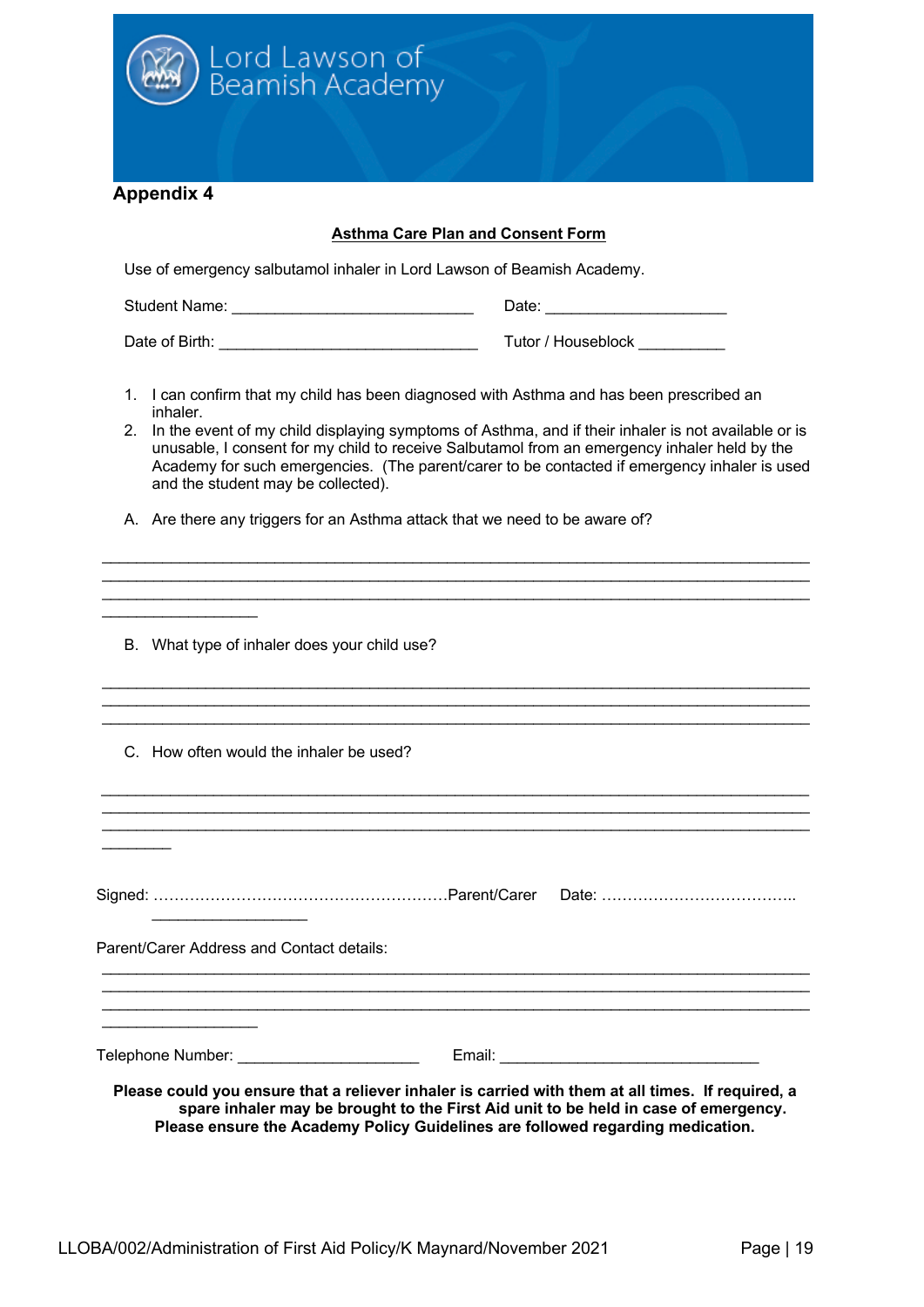

### **CONSENT FORM: USE OF EMERGENCY ADRENALINE AUTO-INJECTOR (AAI) LORD LAWSON OF BEAMISH ACADEMY**

Dear Parent /Carer

New legislation brought in on 1st October 2017 allows schools to purchase and use emergency Adrenaline Auto-injector (AAI) devices.

#### **This means that schools may administer an AAI, obtained without prescription, for use in emergencies.**

This legislation applies to students at risk of anaphylaxis and who have been prescribed an Epipen/Jext Pen but whose own prescribed emergency AAI cannot be administered correctly without delay.

The adrenaline auto-injector will be used in line with the manufacturer's instructions, for the emergency treatment of anaphylaxis in accordance with the Human Medicines (Amendment) Regulations 2017.

Before the Academy can use this emergency AAI on your son/daughter your written consent must be provided to say you agree to the emergency use of this AAI should it become necessary.

Could you please therefore complete and sign the attached Anaphylaxis Action Plan form which includes **parental** and **emergency** consent and return to the Academy First Aid Unit.

Yours faithfully

Mrs K Maynard **Supported Learning Manager**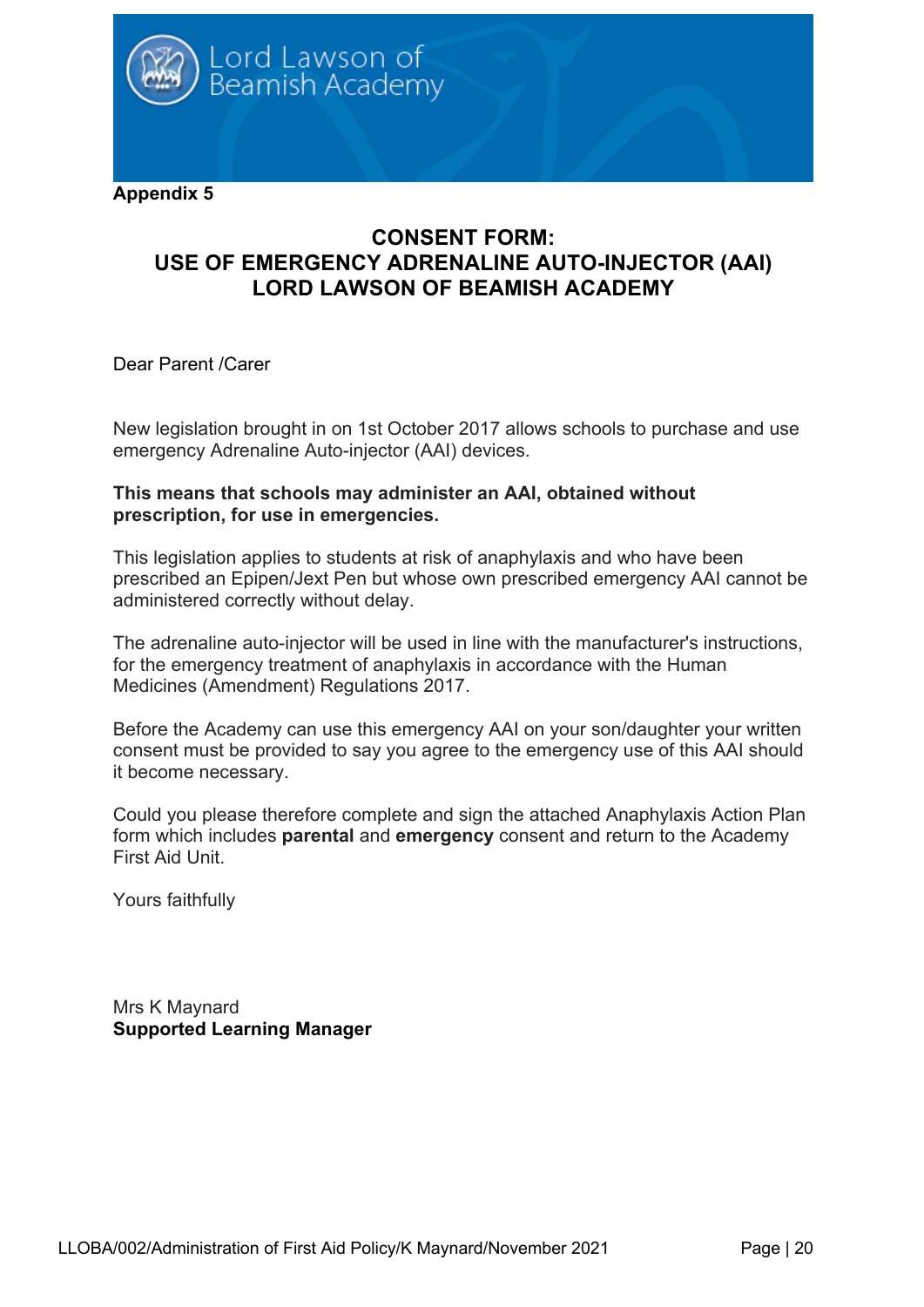# **Allergy/Anaphylaxis Action Plan**

**Recognition and management of an allergic reaction/anaphylaxis**

| DOB:<br><b>Emergency Contact Details:</b><br>$1)$ - Name: |                                                        | Mild-moderate allergic reaction:<br>Swollen lips, face or eyes<br>Itchy / tingling mouth<br>Hives or itchy skin rash<br>Abdominal pain or vomiting<br>Sudden change in behaviour   |
|-----------------------------------------------------------|--------------------------------------------------------|------------------------------------------------------------------------------------------------------------------------------------------------------------------------------------|
| Phone Number:<br>- Name:<br>2)<br>Phone Number:           |                                                        | <b>ACTION:</b><br>Stay with child, call for help if necessary<br>Locate adrenaline autoinjector(s)<br>Give antihistamine<br>Contact parent / guardian                              |
| Name of<br>medication:                                    | <b>AIRWAY:</b><br>tongue                               | Watch for signs of Anaphylaxis (life threatening allergic reaction)<br>Persistent cough, hoarse voice, difficulty swallowing, swollen                                              |
|                                                           | <b>BREATHING:</b>                                      | Difficult or noisy breathing, wheeze or persistent cough                                                                                                                           |
|                                                           | <b>CONSCIOUSNESS:</b><br>sleepy, collapse, unconscious | Persistent dizziness, becoming pale or floppy, suddenly                                                                                                                            |
| Dosage:                                                   | If ANY ONE of these signs are present:                 |                                                                                                                                                                                    |
|                                                           |                                                        | Lie child flat with legs raised (if breathing difficult, allow child to sit)<br>Use Adrenaline autoinjector* without delay<br>Dial 999 for an ambulance and say <b>ANAPHYLAXIS</b> |
|                                                           | If in doubt, give Adrenaline                           |                                                                                                                                                                                    |
|                                                           | After giving Adrenaline:                               | Stay with child until ambulance arrives, do NOT stand child up                                                                                                                     |